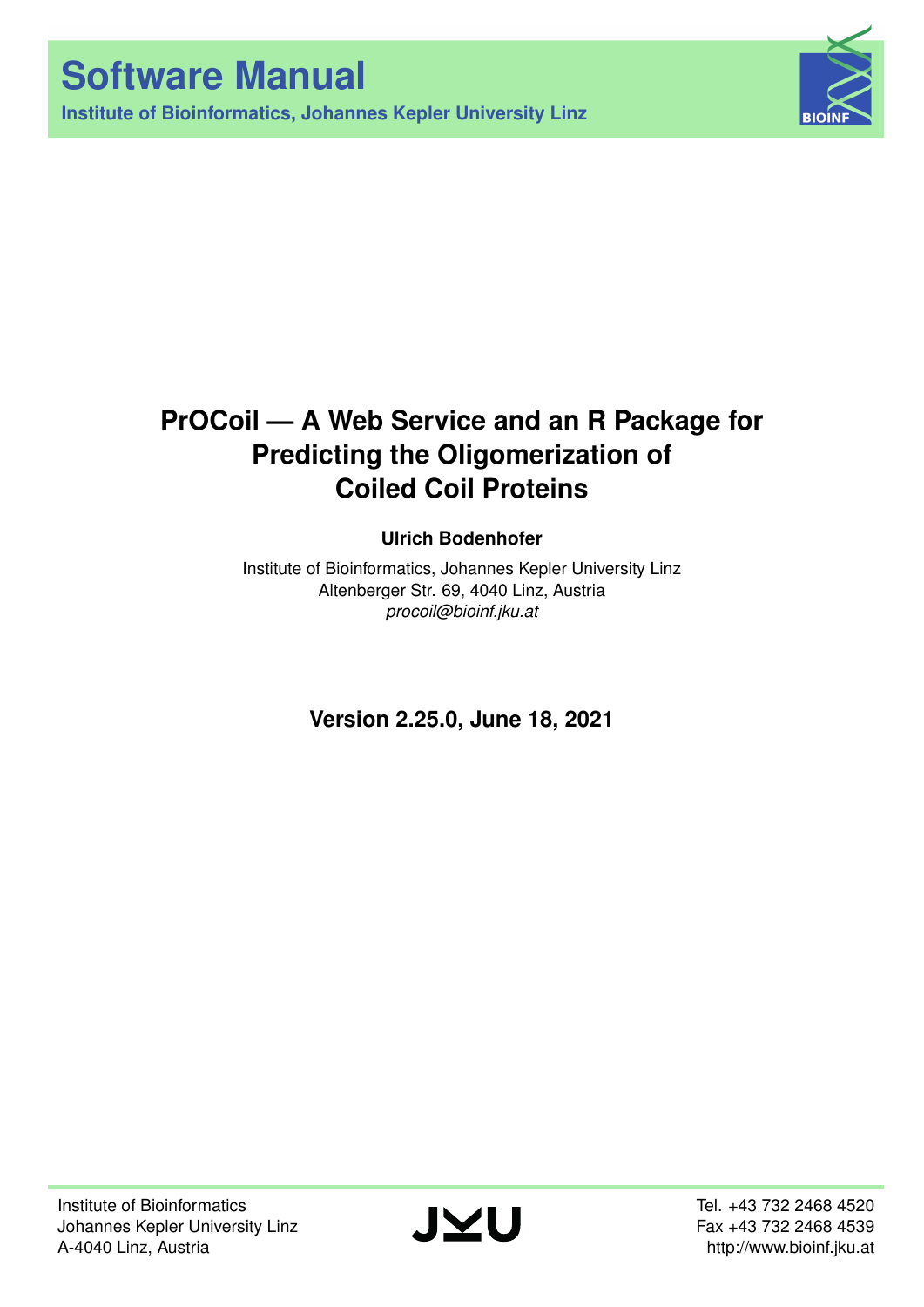# Scope and Purpose of this Document

This document is a user manual for PrOCoil, the software suite accompanying the paper [\[12\]](#page-26-0). It provides a gentle introduction into how to use PrOCoil. Not all features of the R package are described in full detail. Such details can be obtained from the documentation enclosed in the R package. Further note the following: (1) this is not an introduction to coiled coil proteins; (2) this is not an introduction to  $R$ ; (3) this is not an introduction to support vector machines. If you lack the background for understanding this manual, you first have to read introductory literature on the subjects mentioned above.

# **Contents**

| 1                |                                   | <b>Introduction</b>                                                                                       | 3                |  |  |
|------------------|-----------------------------------|-----------------------------------------------------------------------------------------------------------|------------------|--|--|
| $\boldsymbol{2}$ |                                   | <b>Input Data</b>                                                                                         | 3                |  |  |
| 3                |                                   | <b>Predictions Using the Web Interface</b>                                                                | $\boldsymbol{4}$ |  |  |
| $\boldsymbol{4}$ |                                   | Preprocessing Predicted Coiled Coil Segments Using the Web interface                                      | 7                |  |  |
|                  | 4.1                               |                                                                                                           | $8\,$            |  |  |
|                  | 4.2                               |                                                                                                           | 9                |  |  |
| 5                | <b>PrOCoil R Package</b>          |                                                                                                           |                  |  |  |
|                  | 5.1                               |                                                                                                           | 11               |  |  |
|                  | 5.2                               |                                                                                                           | 11               |  |  |
|                  | 5.3                               | Predictions for non-trimmed sequences containing coiled coil segments                                     | 13               |  |  |
|                  | 5.4                               |                                                                                                           | 14               |  |  |
|                  | 5.5                               |                                                                                                           | 17               |  |  |
|                  |                                   | Processing predicted coiled coil segments with the R package<br>5.5.1                                     | 17               |  |  |
|                  |                                   | 5.5.2                                                                                                     | 17               |  |  |
|                  |                                   | 5.5.3                                                                                                     | 18               |  |  |
|                  |                                   | 5.5.4                                                                                                     | 19               |  |  |
|                  |                                   | Alternative ways of supplying heptad registers to predict ()<br>5.5.5                                     | 20               |  |  |
|                  | 5.6                               |                                                                                                           | 21               |  |  |
| 6                | <b>More Details About PrOCoil</b> |                                                                                                           |                  |  |  |
|                  | 6.1                               |                                                                                                           | 21               |  |  |
|                  | 6.2                               | $ProCoil's built-in models \dots \dots \dots \dots \dots \dots \dots \dots \dots \dots \dots \dots \dots$ | 22               |  |  |
|                  | 6.3                               |                                                                                                           | 25               |  |  |
| 7                |                                   | <b>Acknowledgments</b>                                                                                    | 26               |  |  |
| 8                |                                   | <b>How to Cite PrOCoil</b>                                                                                | 26               |  |  |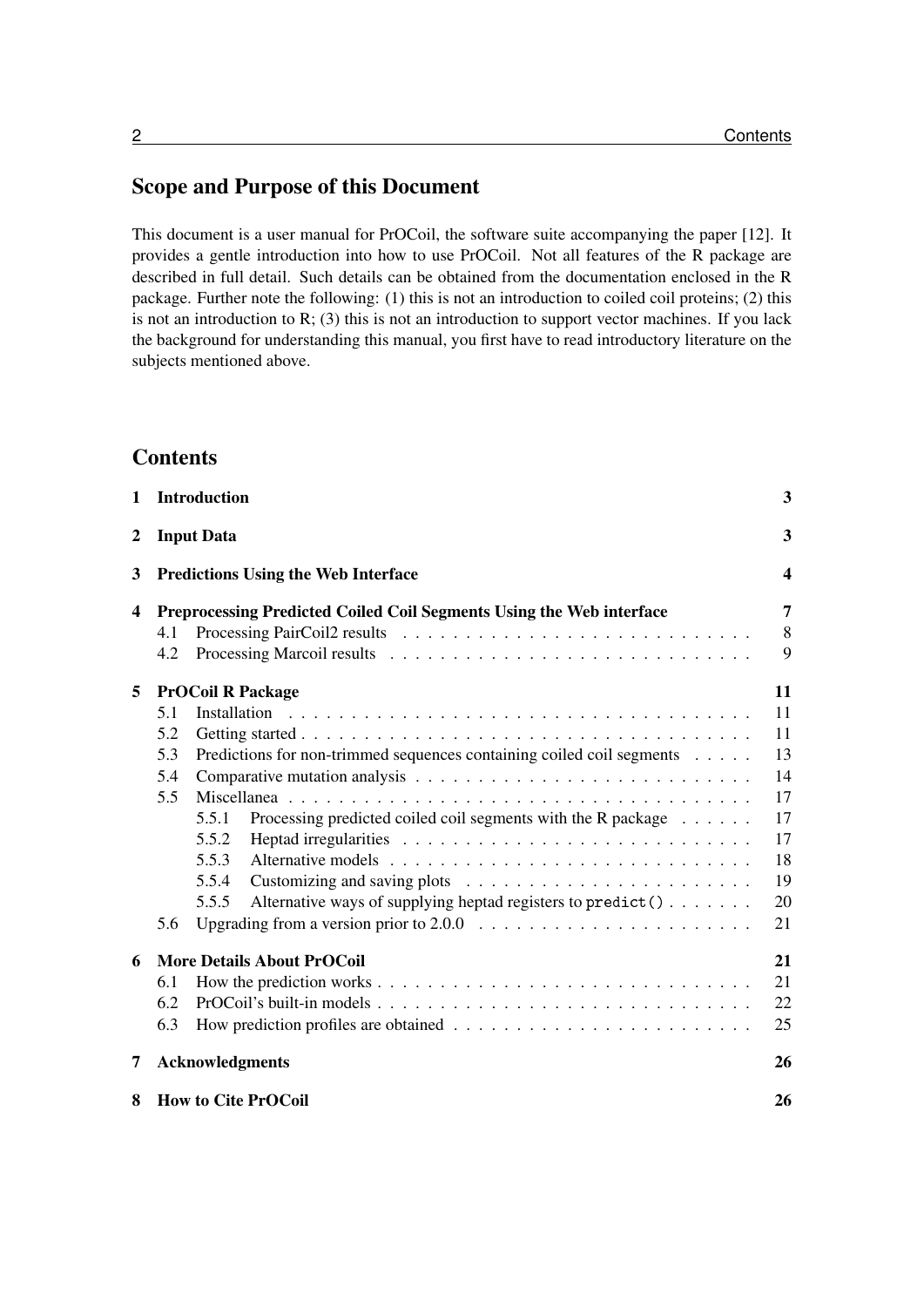# <span id="page-2-0"></span>1 Introduction

This user manual describes the PrOCoil software suite that accompanies the paper [\[12\]](#page-26-0). This software is concerned with analyzing coiled coil sequences in terms of their oligomerization behavior. PrOCoil does not only provide a prediction, but also detailed insights into which residues or sub-sequences are responsible for the predicted oligomerization.

PrOCoil is available both as an easy-to-use Web interface and an R package. Both variants offer the same prediction and analysis facilities. The following table summarizes the essential differences:

| PrOCoil Web interface                  | PrOCoil R package                       |
|----------------------------------------|-----------------------------------------|
| can be used instantly on any computer  | requires R and installation of package  |
| with Internet access and a Web browser | procoil                                 |
| supports only the standard PrOCoil     | supports the standard PrOCoil model     |
| model                                  | and the alternative model optimized for |
|                                        | balanced accuracy; other models can     |
|                                        | be loaded from files                    |
| graphics are produced in a non-        | graphics are customizable               |
| customizable standard format           |                                         |
| only single sequences or at most pairs | multiple sequences can be analyzed per  |
| of sequences with the same heptad reg- | run                                     |
| ister can be analyzed at a time        |                                         |
| beside standard input (amino acid se-  | only standard input (amino acid se-     |
| quence $+$ aligned heptad annotation), | $quence(s) + aligned$ heptad annota-    |
| also PairCoil2 output format is sup-   | tion(s))                                |
| ported; Marcoil output can be used     |                                         |
| upon a separate pre-processing step    |                                         |

We recommend beginners to use the Web interface. Experienced users can benefit from the greater flexibility of the R package. R package users can use the Web interface for converting PairCoil2 and/or Marcoil output into the input format the R package requires.

# <span id="page-2-1"></span>2 Input Data

As already mentioned, PrOCoil predicts whether a given coiled coil segment of an amino acid sequence is more likely to form a dimer or trimer. Such a segment has to consist of an amino acid (sub-)sequence and an aligned heptad annotation of the same length. As an example, the GCN4 yeast transcription factor is a dimer consisting of two equal sequences (i.e. it is a homo-dimer), the coiled coil parts of which (according to SOCKET [\[18\]](#page-26-1)) look as follows:

```
MKQLEDKVEELLSKNYHLENEVARLKKLV
abcdefgabcdefgabcdefgabcdefga
```
The heptad annotation is essential for PrOCoil to work and cannot be omitted. The letters 'a'–'g' correspond to the usual annotation of positions within the heptad motif. PrOCoil can also process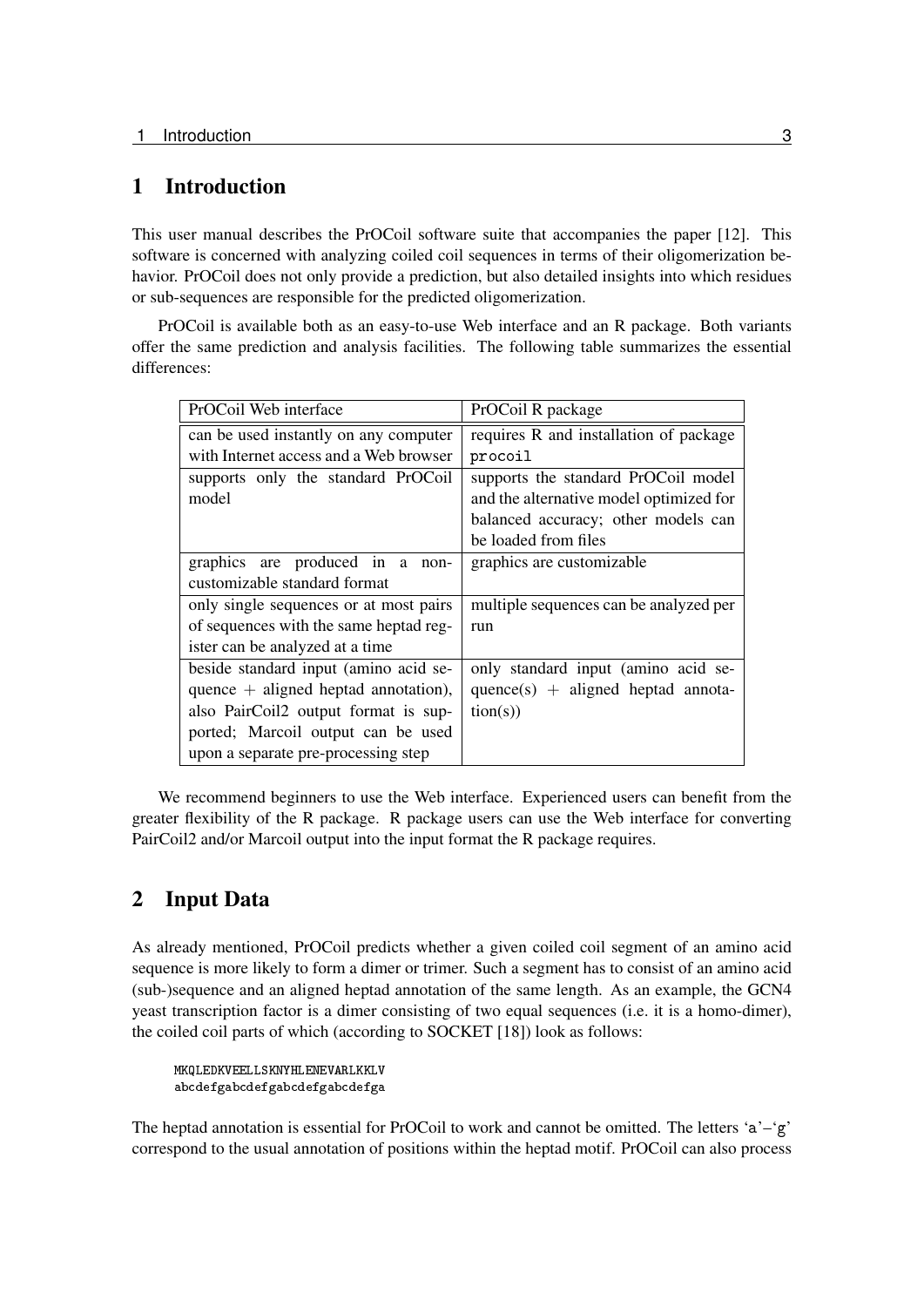full amino acid sequences containing one or more coiled coil segments as sub-sequences, where the coiled coil segments must be annotated with the usual symbols 'a'–'g' and non-coiled coil residues must be annotated with dashes '-'. As an example, let us consider the following sample sequence (annotation derived from running Marcoil<sup>[1](#page-3-1)</sup> [\[7\]](#page-26-2) on this sequence with a cut-off of 50%):

MGECDQLLVFMITSRVLVLSTLIIMDSRQVYLENLRQFAENLRQNIENVHSFLENLRADLENLRQKFPGKWYSAMPGRHG -------------------------------abcdefgabcdefgabcdefgabcdefgabcdefg--------------

If the heptad annotation contains dashes, PrOCoil extracts all coiled coil regions (contiguous nondash regions) and classifies them separately. From the above sample sequence, PrOCoil will extract and classify the following coiled coil segment (residues 32–66 of the above example):

LENLRQFAENLRQNIENVHSFLENLRADLENLRQK abcdefgabcdefgabcdefgabcdefgabcdefg

# <span id="page-3-0"></span>3 Predictions Using the Web Interface

The PrOCoil Web interface can be accessed directly via the PrOCoil homepage.<sup>[2](#page-3-2)</sup> The page contains an input field that is pre-filled with the GCN4 wild type as an example:

| <b>Web service</b>                                                                                                                                                                                                                                                                                                                                                                                                                                                                                                                                                                                                                                                                                                                                                                                                                                                                                                                                                                                                                                                                  |
|-------------------------------------------------------------------------------------------------------------------------------------------------------------------------------------------------------------------------------------------------------------------------------------------------------------------------------------------------------------------------------------------------------------------------------------------------------------------------------------------------------------------------------------------------------------------------------------------------------------------------------------------------------------------------------------------------------------------------------------------------------------------------------------------------------------------------------------------------------------------------------------------------------------------------------------------------------------------------------------------------------------------------------------------------------------------------------------|
| Enter your coiled coil sequence here:                                                                                                                                                                                                                                                                                                                                                                                                                                                                                                                                                                                                                                                                                                                                                                                                                                                                                                                                                                                                                                               |
| MKOLEDKVEELLSKNYHLENEVARLKKLV<br>abcdefgabcdefgabcdefgabcdefga                                                                                                                                                                                                                                                                                                                                                                                                                                                                                                                                                                                                                                                                                                                                                                                                                                                                                                                                                                                                                      |
| Accept PairCoil2 output format<br>Submit<br>Clear<br>Required input format: amino acid sequence (uppercase letters "A" - "Z"; non-standard letters "B", "J", "O", "U", "X"<br>and "Z" are accepted, but ignored) and an annotation of the same length consisting of lowercase letters "a"-"g"<br>(denoting the heptad registers of coiled coil segments) or dashes "-" (denoting non-coiled coil amino acids). The<br>symbols "a"-"g" should be in proper order ("a" followed by "b", "b" followed by "c", , "g" followed by "a"), but heptad<br>irregularities are accepted as well. All whitespaces are ignored. If you tick "Accept PairCoil2 output format", all digits are<br>stripped and dots are converted into dashes (to comply with the PairCoil2 "Positions and registers"output). PrOCoil also<br>allows for comparative analysis of two aligned sequences with a common heptad register. In order to do that, supply the<br>second sequence underneath the heptad register. Only one data record (sequence + annotation [+ sequence]) can be<br>submitted at at time. |

The PrOCoil server first checks your input for validity (see Section [2\)](#page-2-1). If the input is correct, all coiled coil segments are extracted from the input and analyzed separately. For the standard example, the GCN4 wild type, the output looks as follows:

<span id="page-3-1"></span> $^{\rm l}$ <http://www.isrec.isb-sib.ch/webmarcoil/webmarcoilC1.html>

<span id="page-3-2"></span> $^2$ <http://www.bioinf.jku.at/software/procoil/>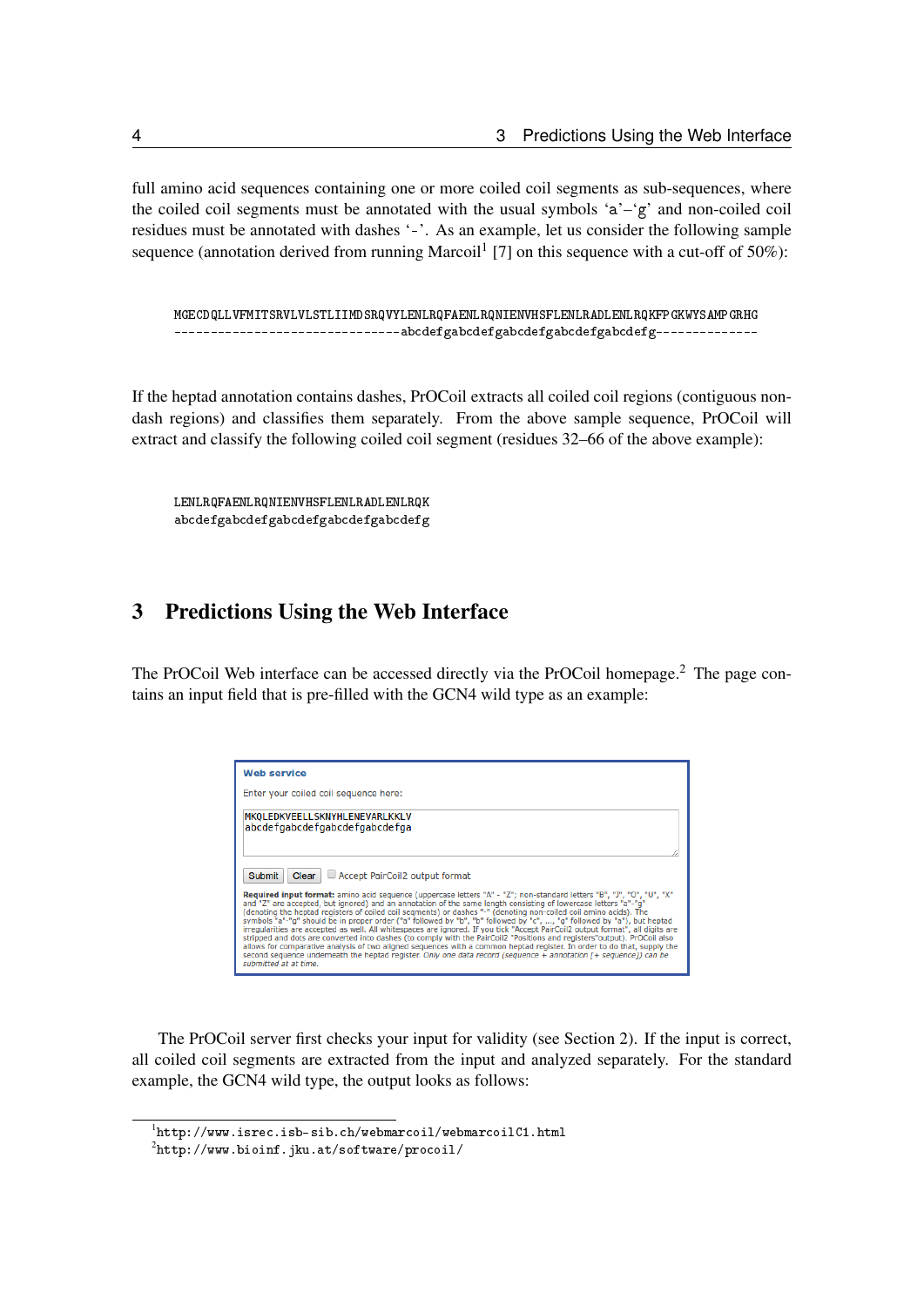

The output of the PrOCoil Web interface is structured into three sections:

Input data: amino acid sequence and heptad annotation of the coiled coil segment;

- Classification result: discriminant function value and final classification; a positive value means that the sequence is classified as trimer, a negative value means that the sequence is classified as dimer. The higher the absolute value, the clearer the oligomerization tendency is. The closer the value is to zero, the more the sequence can be considered a borderline case.
- Prediction profile: this plot shows the contribution of each residue to the discriminant function value. The more positive a value is for a residue, the more this residue contributes to an oligomerization tendency towards trimers. The more negative the value is, the more this residue contributes to an oligomerization tendency towards dimers. The horizontal line corresponds to the base line of the classifier (see [6.3\)](#page-24-0). The discriminant function value is actually obtained as the area above the grey baseline minus the area below the grey baseline. The links below the prediction profile plot allow for downloading the profile in various formats.

**Note:** Values in the prediction profile cannot be understood as general rules for which oligomerization behavior a given amino acid at a given heptad position is indicative for. PrOCoil takes pairwise interactions of amino acids into account. Therefore, the values in the prediction profile are always to be considered in the context of the given sequence. The same amino acid at the same heptad position might have a completely different value in the prediction profile of a different sequence.

If the heptad annotation contains at least one dash '-', PrOCoil first extracts all coiled coil segments, i.e. all contiguous sub-sequences with no dashes in the heptad annotation. Then all these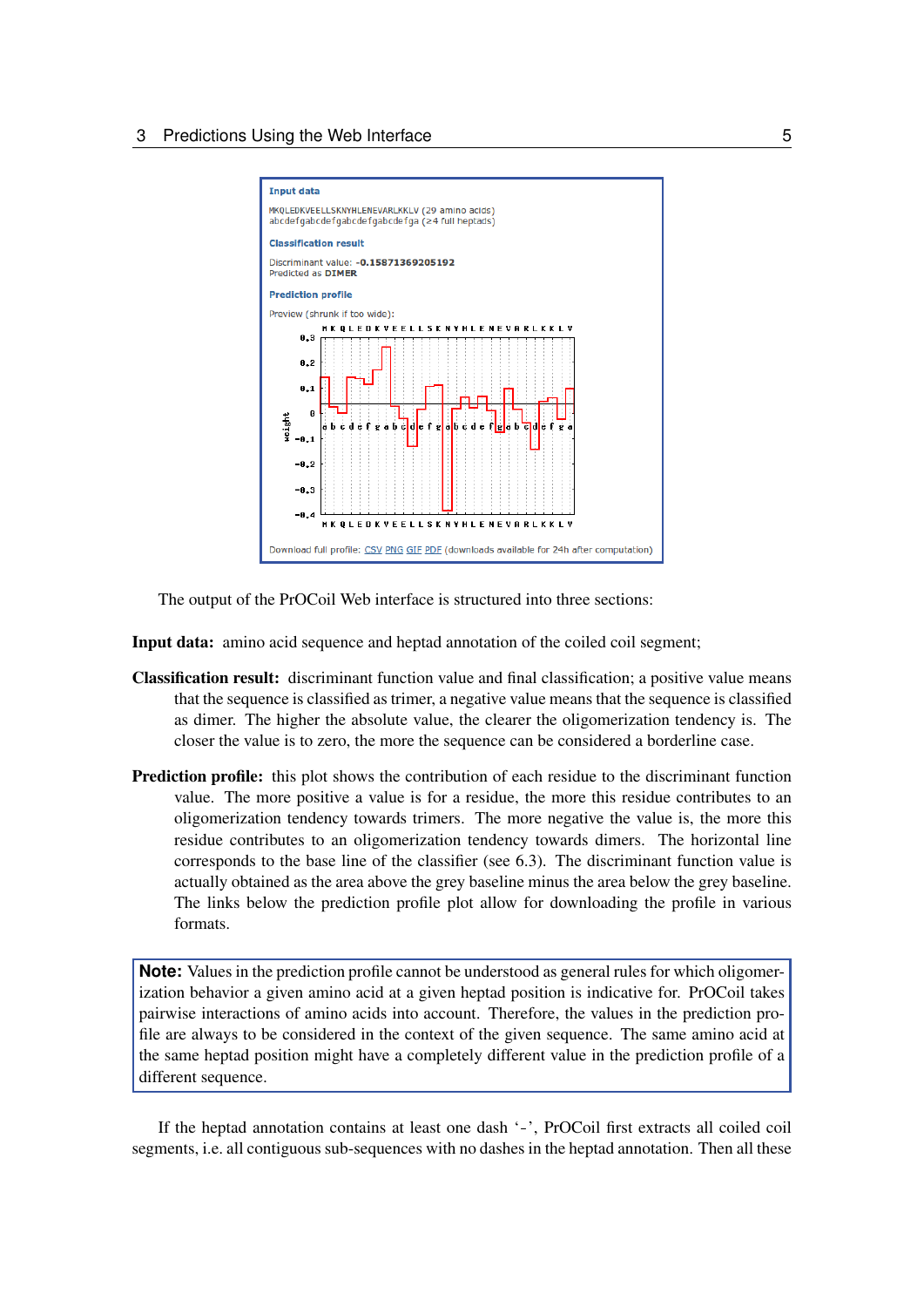coiled coil segments are analyzed independently and the results are presented sequentially in the order they appear in the input sequence in the same format as above. The only notable difference is that the section "Input data" shows the complete input sequence, whereas the extracted coiled coil segment is displayed in a separate section "Coiled coil segment" along with its consecutive number and the corresponding start and end positions in the input sequence. For the above sample sequence, the output looks as follows:



The PrOCoil Web interface also facilitates easy analysis of mutations of coiled coil segments. This feature is limited to two sequences at a time. The two sequences must have the same length and heptad register. If these conditions are met, the second sequence can simply be written underneath the heptad register (with the first sequence remaining above the heptad register):

| <b>Web service</b>                                                                                                                                                                                                                                                                                                                                                                                                                                                                                                                                                                                                                                                                                                                                                                                                                                                                                                                                                                                                                                                                         |
|--------------------------------------------------------------------------------------------------------------------------------------------------------------------------------------------------------------------------------------------------------------------------------------------------------------------------------------------------------------------------------------------------------------------------------------------------------------------------------------------------------------------------------------------------------------------------------------------------------------------------------------------------------------------------------------------------------------------------------------------------------------------------------------------------------------------------------------------------------------------------------------------------------------------------------------------------------------------------------------------------------------------------------------------------------------------------------------------|
| Enter your coiled coil sequence here:                                                                                                                                                                                                                                                                                                                                                                                                                                                                                                                                                                                                                                                                                                                                                                                                                                                                                                                                                                                                                                                      |
| MKOLEDKVEELLSKNYHLENEVARLKKLV<br>abcdefgabcdefgabcdefgabcdefga<br>MKOLEDKVEELLSKIYHNENEVARLKKLV                                                                                                                                                                                                                                                                                                                                                                                                                                                                                                                                                                                                                                                                                                                                                                                                                                                                                                                                                                                            |
| Accept PairCoil2 output format<br><b>Submit</b><br>Clear<br>Required input format: amino acid sequence (uppercase letters "A" - "Z"; non-standard letters "B", "J", "O", "U", "X"<br>and "Z" are accepted, but ignored) and an annotation of the same length consisting of lowercase letters "a"-"g"<br>(denoting the heptad registers of coiled coil segments) or dashes "-" (denoting non-coiled coil amino acids). The<br>symbols "a"-"q" should be in proper order ("a" followed by "b", "b" followed by "c", , "q" followed by "a"), but heptad<br>irregularities are accepted as well. All whitespaces are ignored. If you tick "Accept PairCoil2 output format", all digits are<br>stripped and dots are converted into dashes (to comply with the PairCoil2 "Positions and registers"output). PrOCoil also<br>allows for comparative analysis of two aligned sequences with a common heptad register. In order to do that, supply the<br>second sequence underneath the heptad register. Only one data record (sequence + annotation [+ sequence]) can be<br>submitted at at time. |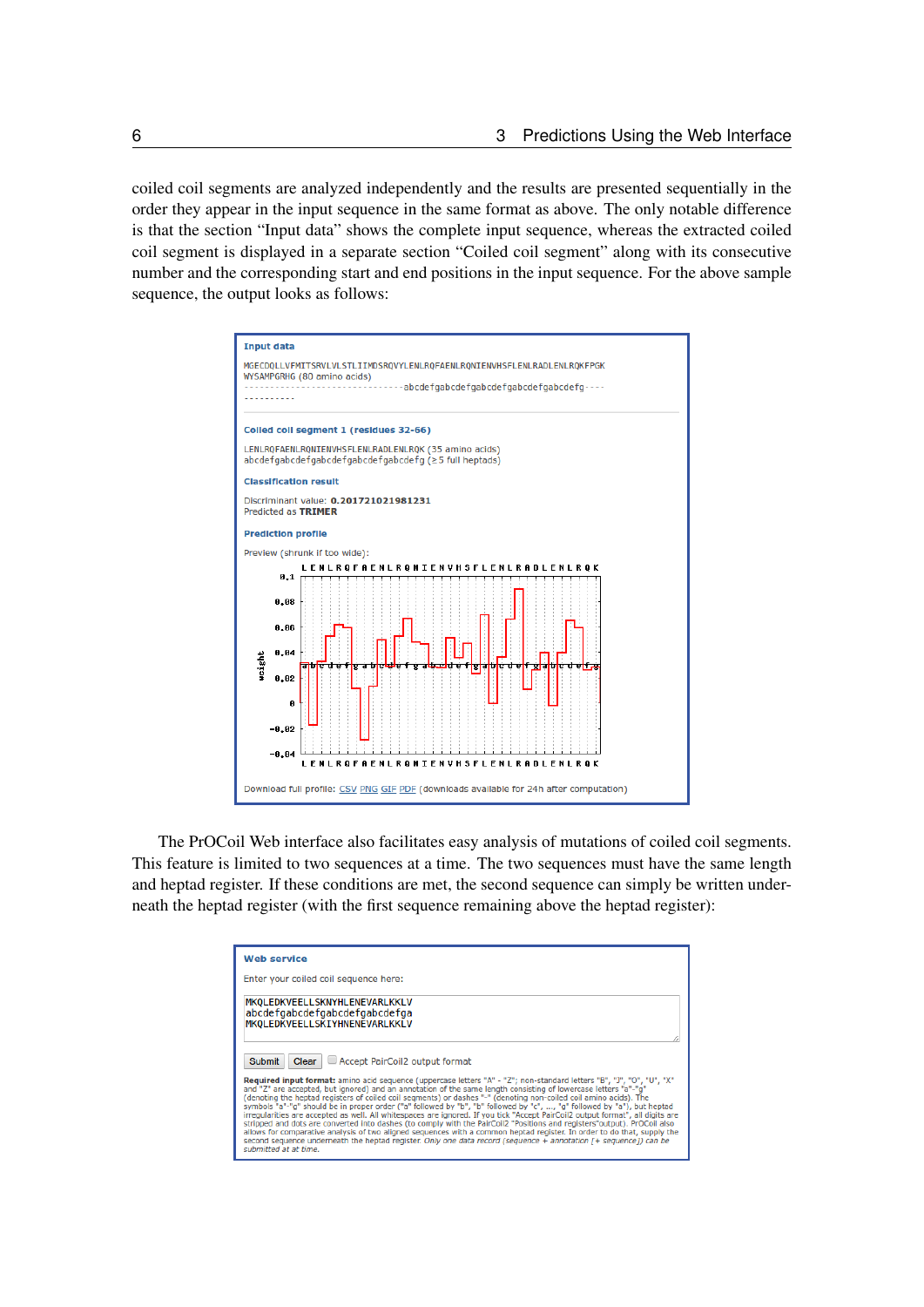The output is structured as described for single sequences. The section "Classification result" shows discriminant function values and predictions of both sequences along with a comparison whether the second sequence is more dimeric or more trimeric than the first sequence. Only one profile plot is produced in which both profiles are visualized, the profile of the first sequence in red and the second sequence's profile in blue:



# <span id="page-6-0"></span>4 Preprocessing Predicted Coiled Coil Segments Using the Web interface

We expect PrOCoil to be used mainly for sequences the exact 3D structures of which are unknown (otherwise the correct oligomerization can be determined using SOCKET [\[18\]](#page-26-1)). For structurally unresolved sequences, a coiled coil predictor must be used first to determine the coiled coil segments and their presumed heptad annotations. Currently the two most commonly used predictors for this task are **Marcoil** [\[7\]](#page-26-2) and **PairCoil2** [\[2,](#page-25-2) [13\]](#page-26-3). Both programs have their own output formats that do not comply with the format described in Section [2.](#page-2-1) In order to ease integration with Marcoil and PairCoil2, the PrOCoil Web interface offers preprocessing tools that allow to use the outputs of Marcoil and PairCoil2 for processing with PrOCoil.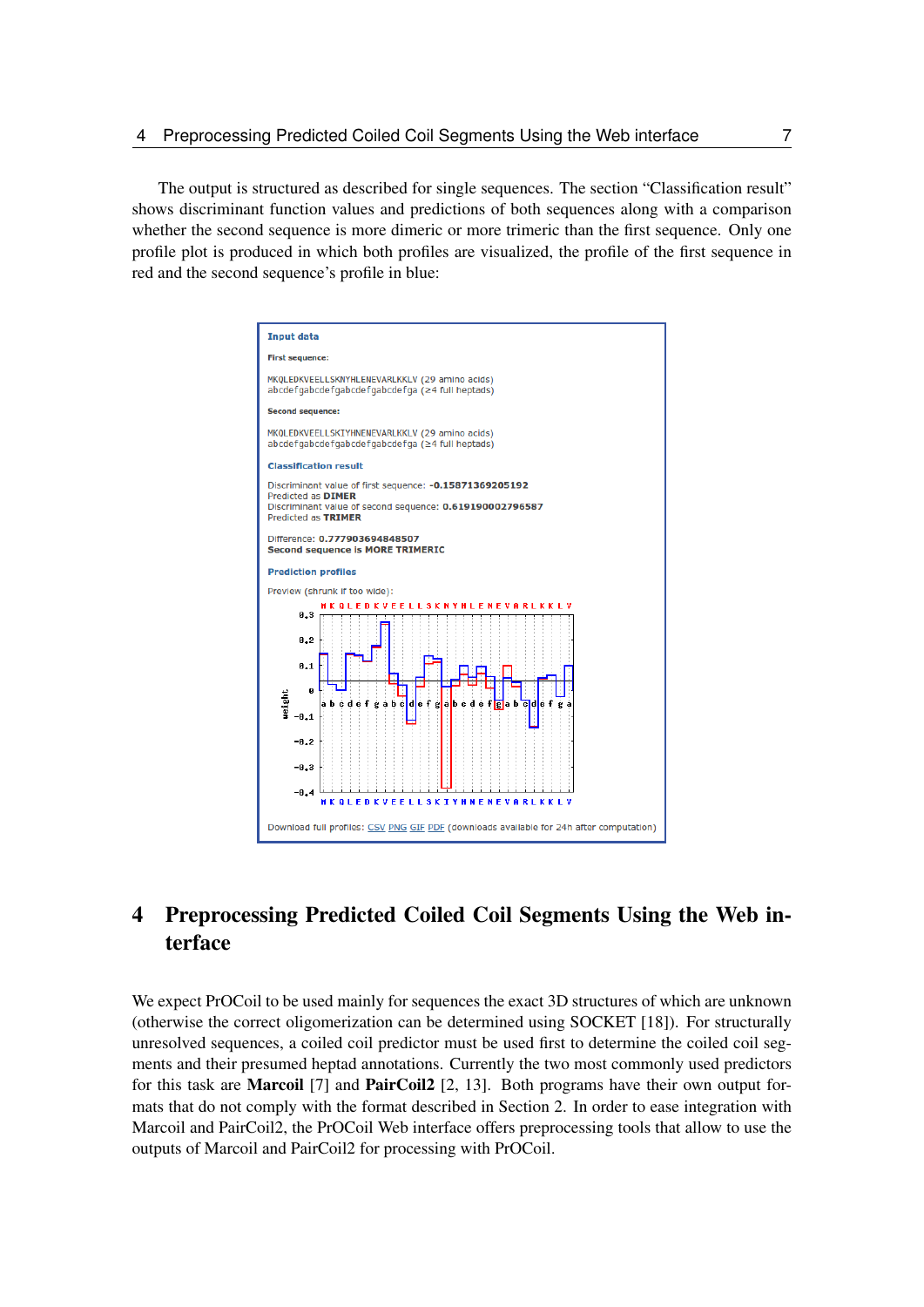## <span id="page-7-0"></span>4.1 Processing PairCoil2 results

The PairCoil2 Web interface<sup>[3](#page-7-1)</sup> produces the following kind of output for the Marcoil sample sequence:



If you click the link "Positions and registers", a text file with the predicted heptad annotation is displayed. Select the lines with the amino acids and heptad annotations in the following way:

| Cutoff for scoring a coiled coil as positive was 0.03                                                  |
|--------------------------------------------------------------------------------------------------------|
| 1<br>test-sequence                                                                                     |
| $0.0149$ $0.37$ : f                                                                                    |
| 1234567890123456789012345678901234567890123456789012345678901234567890                                 |
| MGECDOLLVFMITSRVLVLSTLIIMDSROVYLENLROFAENLRONIENVHSFLENLRADLENLROKFPGK<br>п<br><b>WYSAMPGRHG</b><br>71 |
| 1234567890123456789012345678901234567890123456789012345678901234567890                                 |
| abcdefqabcdefqabcdefqabcdefqabcdefq<br>71<br>.                                                         |
| $[0.01490 \t 32 - 66:a$ : End: 80]                                                                     |

Now copy this selection into the input field of the PrOCoil Web interface. If you check "Accept PairCoil2 output format", you can directly process the PairCoil2 output with PrOCoil:

<span id="page-7-1"></span> $^3$ http://groups.csail.mit.edu/cb/paircoil $2/\mathtt{pair}$ coil $2$ .html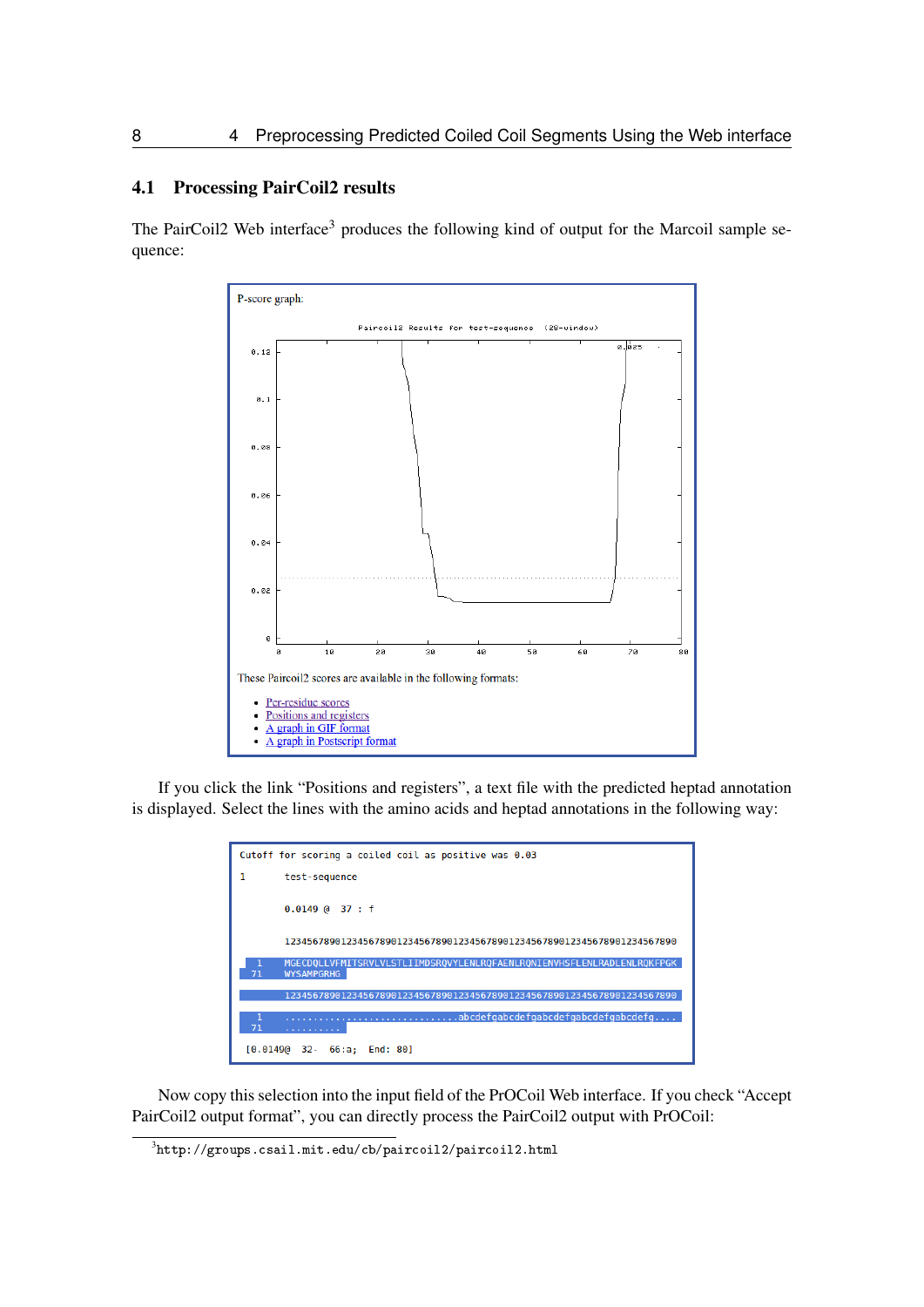

#### <span id="page-8-0"></span>4.2 Processing Marcoil results

If you submit a sequence to the Marcoil Web interface,<sup>[4](#page-8-1)</sup> the results are shown in your Web browser. These results cannot be processed by PrOCoil directly, since coiled coil segments must first be singled out by applying a probability cut-off threshold. This can be one as follows: first go to the "Prob List" tab and click "Export", then a plain text file with results is shown as follows:

| COILED-COIL PROBABILITY LIST PER RESIDUE                                                                                                                                                                                                                                                                                                                               |  |  |  |  |  |  |  |  |
|------------------------------------------------------------------------------------------------------------------------------------------------------------------------------------------------------------------------------------------------------------------------------------------------------------------------------------------------------------------------|--|--|--|--|--|--|--|--|
| >test-sequence ## 1<br>MGECDQLLVF MITSRVLVLS TLIIMDSRQV YLENLRQFAE NLRQNIENVH SFLENLRADL<br>ENLROKFPGK WYSAMPGRHG *                                                                                                                                                                                                                                                    |  |  |  |  |  |  |  |  |
| cc-probability in percent and best heptad phase<br>1 M<br>0.0 e<br>2 G 0.0 f<br>3 E 0.1 g<br>4 C 0.1 a<br>5 D 0.1 b<br>6 Q 0.1 c<br>7 L 0.1 d<br>8 L 0.1 e<br>9 V 0.1 f<br>10 F 0.1 g<br>11 M 0.1 a<br>12 I 0.2 b<br>13 T $0.2 c$<br>$14S$ 0.3 d<br>15 R 0.6 e<br>16 V 0.7 f<br>17 L 1.0 q<br>18 V 1.4 a<br>19 L 1.6 b<br>20 S 2.3 c<br>21 T 3.0 d<br>$22 - 1$<br>4.0e |  |  |  |  |  |  |  |  |

As in the above screenshot, select the four-column table with residue numbers, residues, probabilities, and most probable heptad positions. Then copy and paste it into the text field at the bottom of the PrOCoil Web page as follows:

<span id="page-8-1"></span><sup>4</sup> <http://toolkit.tuebingen.mpg.de/marcoil>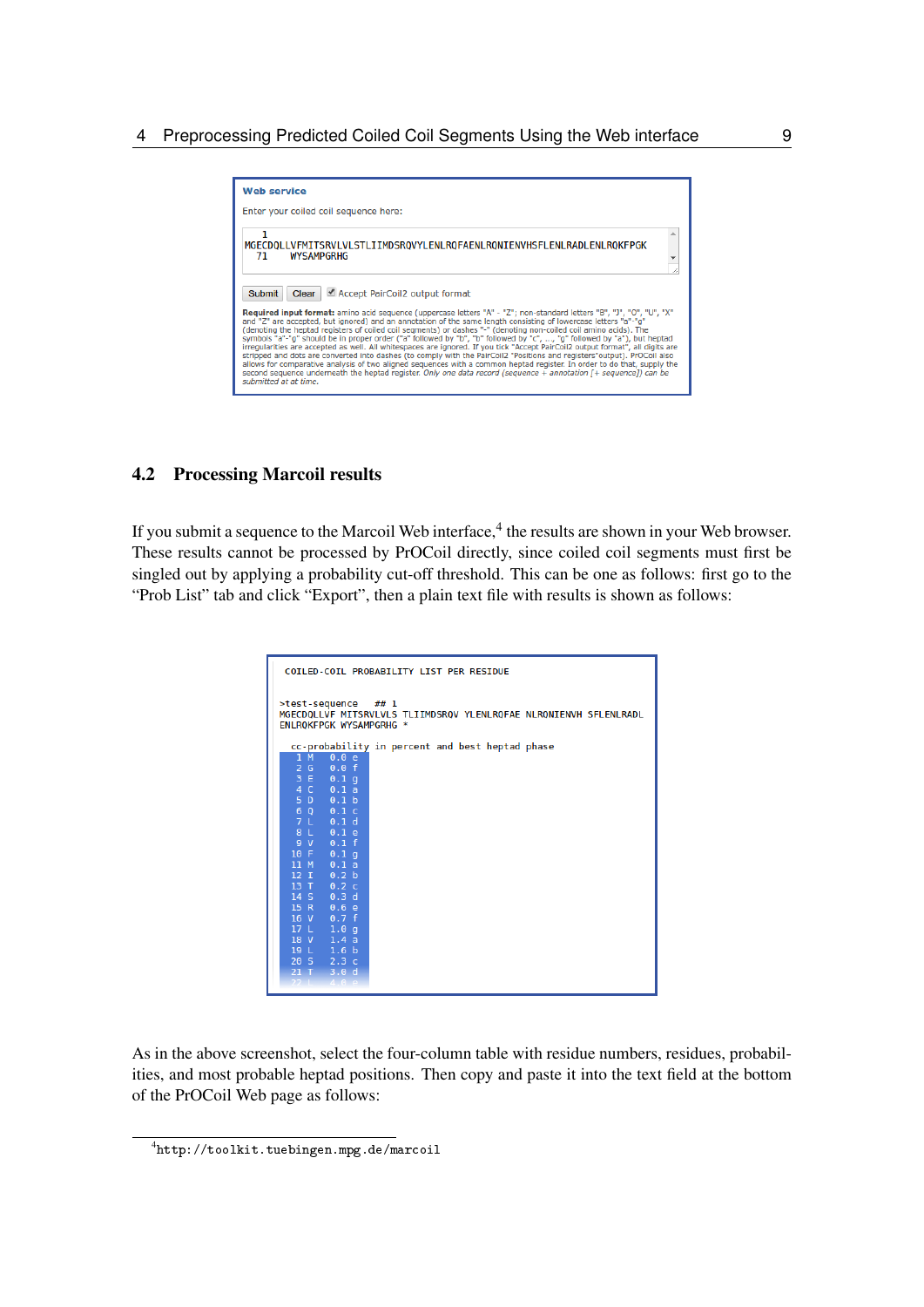

After clicking "Submit", an output page is displayed that shows the result of applying the chosen probability cut-off in a read-only field at the bottom:

| Web service for pre-processing Marcoil output                                                                                                                                                                                                                                                                         |  |  |  |  |  |  |
|-----------------------------------------------------------------------------------------------------------------------------------------------------------------------------------------------------------------------------------------------------------------------------------------------------------------------|--|--|--|--|--|--|
| You entered the following data:                                                                                                                                                                                                                                                                                       |  |  |  |  |  |  |
| 1 M<br>0.0 e<br>0.0 f<br>G<br>2<br>3 E<br>0.1q<br>C<br>0.1a<br>4<br>0.1 <sub>b</sub><br>D<br>5.<br>0.1c<br>0<br>6<br>L<br>0.1 <sub>d</sub><br>7<br>L<br>0.1e<br>8<br>0.1 f<br>9 V<br>0.1 <sub>q</sub><br>10 F<br>0.1a<br>11 M<br>0.2 <sub>b</sub><br>12 I<br>0.2c<br>13T<br>0.3 <sub>d</sub><br>14 S<br>15 R<br>0.6 e |  |  |  |  |  |  |
| Probability cut-off: 50.00<br>$\frac{9}{6}$<br>Redo preprocessing<br>Clear                                                                                                                                                                                                                                            |  |  |  |  |  |  |
| <b>Result of preprocessing</b>                                                                                                                                                                                                                                                                                        |  |  |  |  |  |  |
| The following PrOCoil input data has been created from the above Marcoil output data:                                                                                                                                                                                                                                 |  |  |  |  |  |  |
| MGECDQLLVFMITSRVLVLSTLIIMDSRQVYLENLRQFAENLRQNIENVHSFLENLRADLENLRQKFPGKWYSAM<br><b>PGRHG</b><br>--------abcdefgabcdefgabcdefgabcdefgabcdefg----------                                                                                                                                                                  |  |  |  |  |  |  |
| Proceed to PrOCoil<br>Clear                                                                                                                                                                                                                                                                                           |  |  |  |  |  |  |

If you are satisfied with the result, you can directly pass the data to PrOCoil by clicking "Proceed to PrOCoil". If you think you should have used a different threshold, your input is displayed in the input field on top of the page. Select a different threshold until the result meets your expectation and then pass the data to PrOCoil.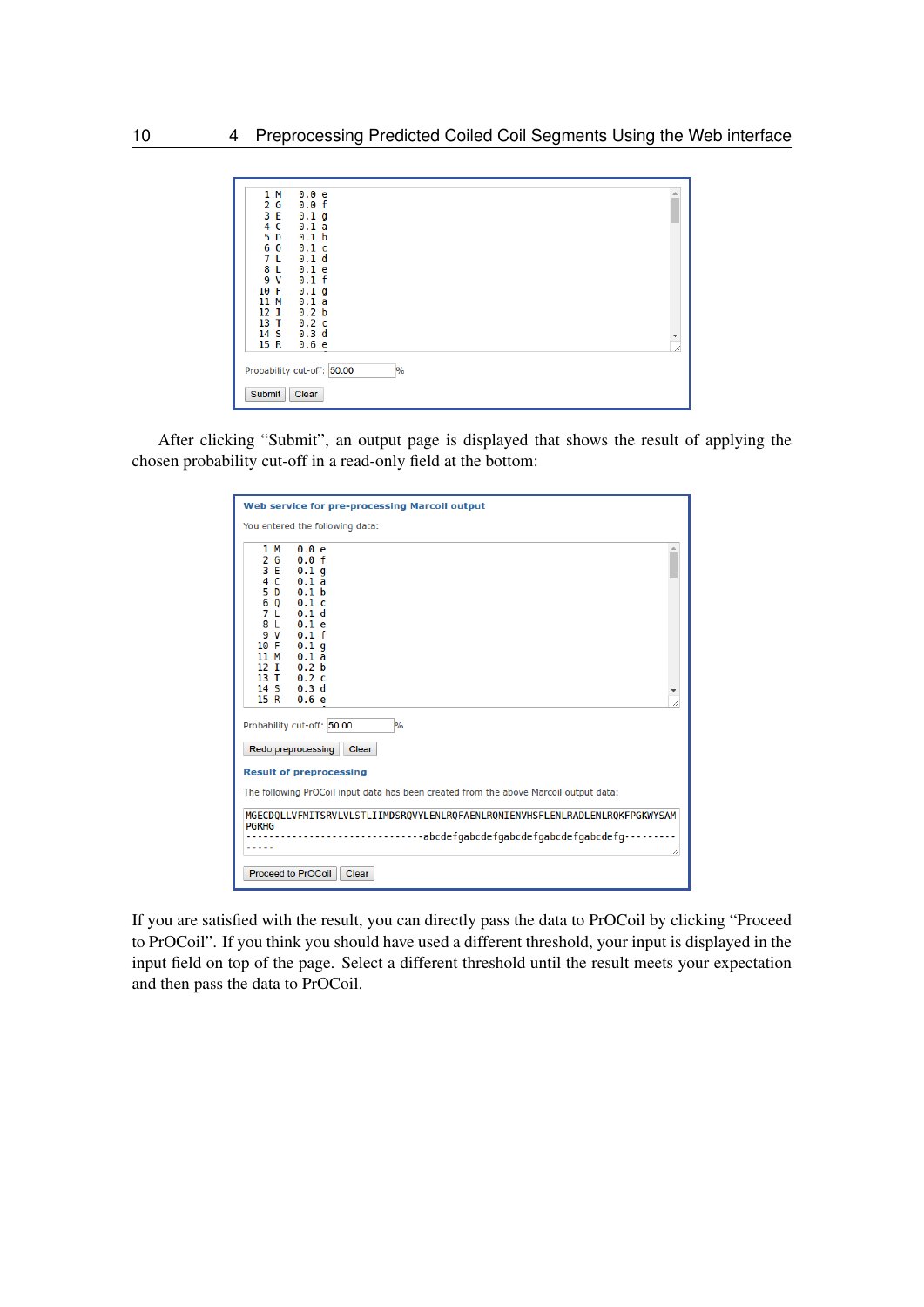# <span id="page-10-0"></span>5 PrOCoil R Package

# <span id="page-10-1"></span>5.1 Installation

The PrOCoil R package (current version: 2.25.0) is available via Bioconductor. The simplest way to install the package is the following:

```
if (!requireNamespace("BiocManager", quietly=TRUE))
    install.packages("BiocManager")
BiocManager::install("procoil")
```
If you wish to install the package manually instead, you can download the package archive that fits best to your computer system from the Bioconductor homepage.

# <span id="page-10-2"></span>5.2 Getting started

To load the PrOCoil package, enter

```
library(procoil)
```
in your R session. If this command terminates without any error message or warning, you can be sure that the PrOCoil package has been installed successfully. If so, the PrOCoil package is ready for use now and you can start predicting the oligomerization of coiled coils.

As a first example, the following command makes a prediction for the GCN4 wild type already used above:

```
GCN4wt <- predict(PrOCoilModel,
                  "MKQLEDKVEELLSKNYHLENEVARLKKLV",
                  "abcdefgabcdefgabcdefgabcdefga")
```
The object 'PrOCoilModel' is an object of class 'CCModel' in which the PrOCoil model is stored. Since predict() is a generic function that determines the function to call from the type of the first argument, it is essential that you provide an object of class 'CCModel' as first argument of predict(). For more information about 'CCModel' objects, enter ?CCModel.

Note that the sequence need not be a plain character string. Firstly, multiple sequences can be supplied at a time as a character vector, but also via objects of several other classes. Heptad registers need not be supplied via the 'reg' argument. Instead, they can be attached to the sequence objects via attributes or metadata (see [5.5.5](#page-19-0) for details).

As mentioned in Section [2,](#page-2-1) the sequence and the register annotation must have equal lengths. The function predict() creates an object of class 'CCProfile' in which prediction results along with various additional information is stored. To obtain more information about this class, enter ?CCProfile. Basic information about the result can be displayed by show(GCN4wt) or simply by entering the name of the object: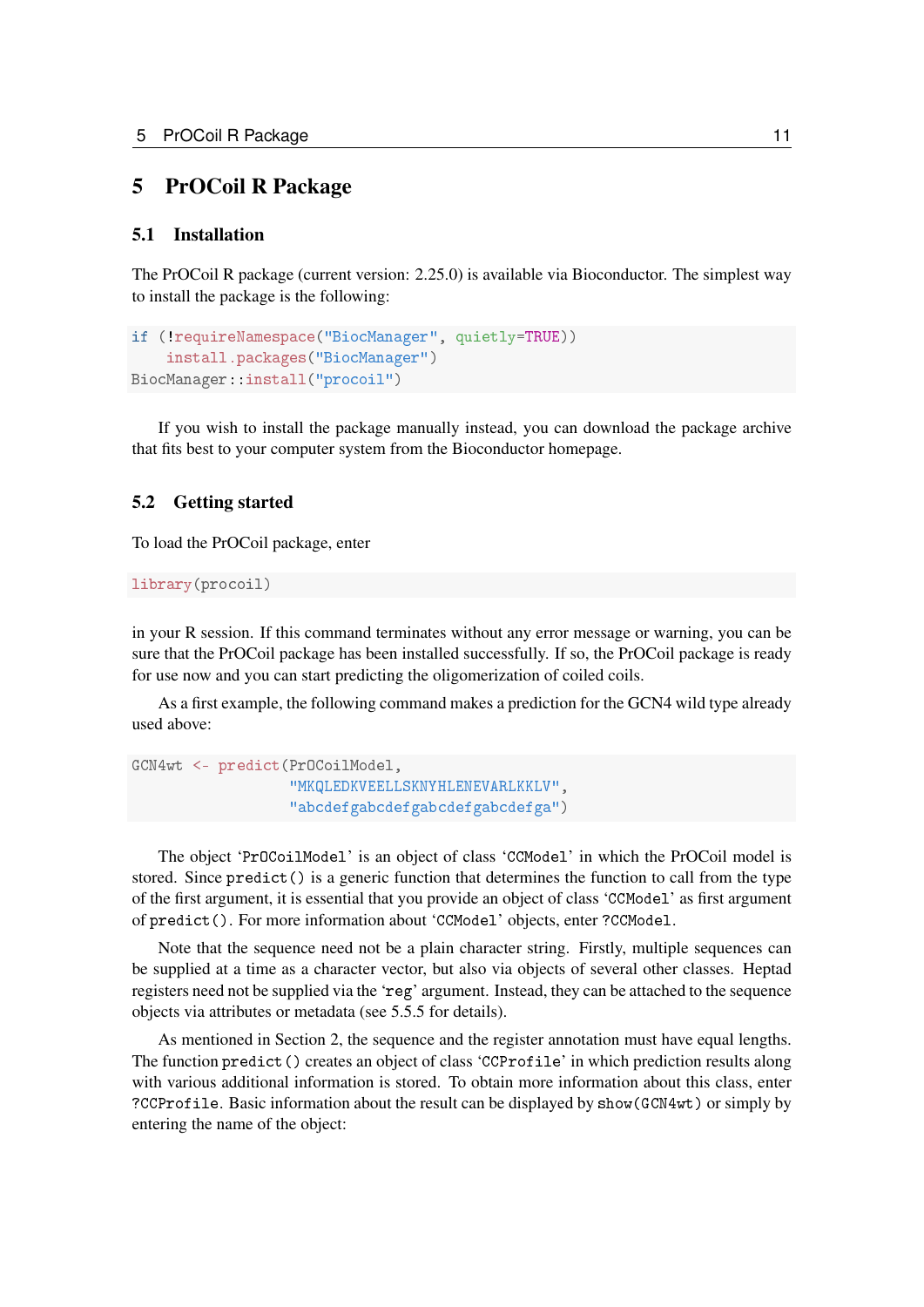GCN4wt

```
## An object of class "CCProfile"
##
## Sequence:
##
## A AAVector instance of length 1
## width seq
## [1] 29 MKQLEDKVEELLSKNYHLENEVARLKKLV
##
## gappy pair kernel: k=1, m=5, annSpec=TRUE
##
## Baseline: 0.03698699
##
## Profile:
## Pos 1 Pos 2 Pos 28 Pos 29
## [1] 0.140762197 0.024184153 ... -0.023390414 0.095688066
##
##
## Predictions:
## Score Class
## [1] -0.158713692 dimer
```
The discriminant value and its interpretation are the same as described in Section [3](#page-3-0) above.

A prediction profile can be plotted simply as follows:

plot(GCN4wt)



The plot() function for 'CCProfile' objects provides various ways for customizing the plot and for writing directly to graphics files (see also [5.5.4](#page-18-0) and the documentation available via ?plot.CCProfile).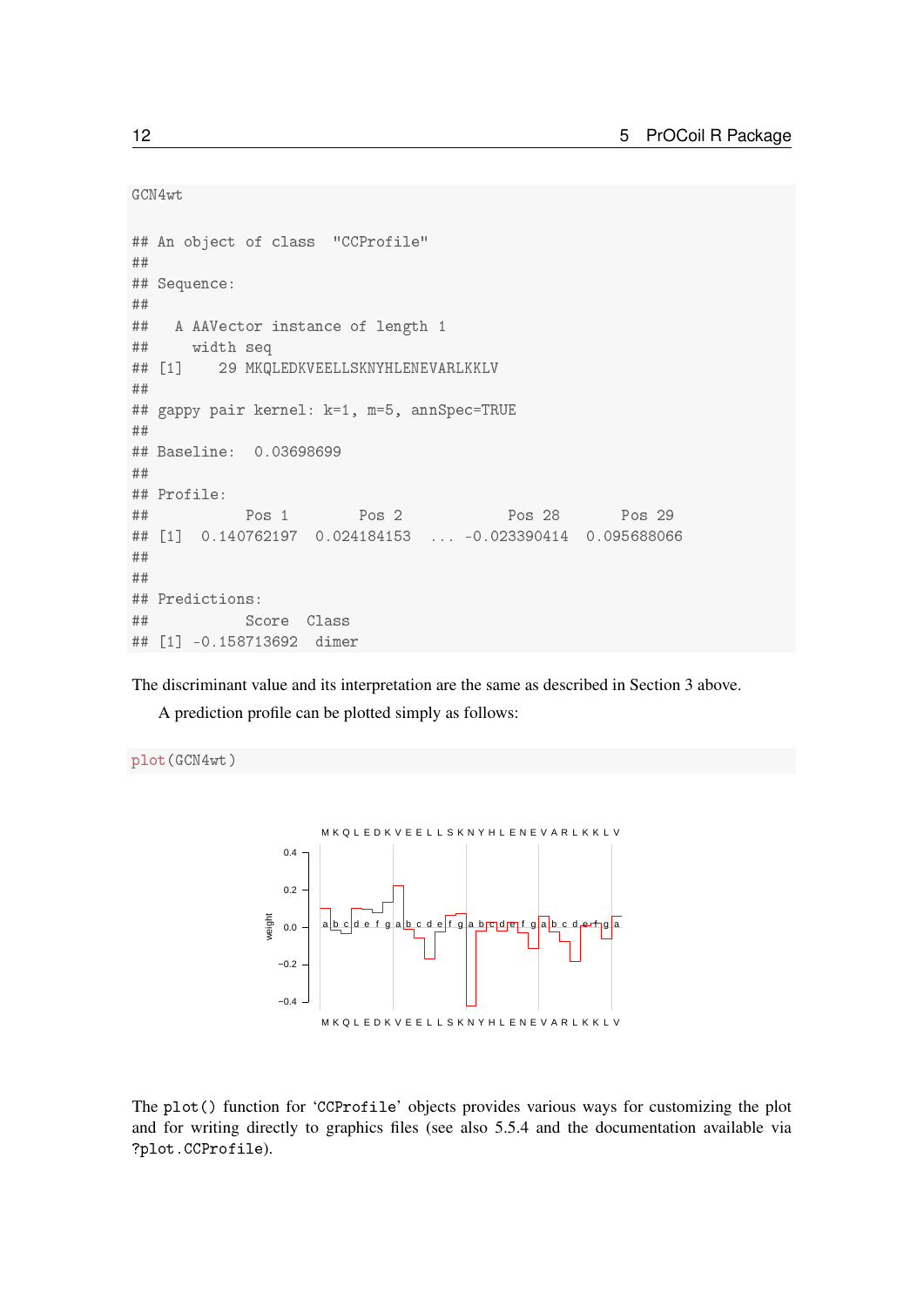#### <span id="page-12-0"></span>5.3 Predictions for non-trimmed sequences containing coiled coil segments

Like the Web version described above, the R package is also capable of handling sequences that contain non-coiled-coil sub-sequences. If the heptad annotation contains at least one dash "-", predict() first extracts all coiled coil segments, i.e. all contiguous sub-sequences with no dashes in the heptad annotation. Then all these coiled coil segments are analyzed independently and the results are returned as a list, the components of which are the prediction results of the coiled coil segments in the order they appear in the sequence. Let us consider the Marcoil sample sequence again:

```
res <- predict(PrOCoilModel,
"MGECDQLLVFMITSRVLVLSTLIIMDSRQVYLENLRQFAENLRQNIENVHSFLENLRADLENLRQKFPGKWYSAMPGRHG",
"-------------------------------abcdefgabcdefgabcdefgabcdefgabcdefg--------------")
```
The returned object 'res' is a 'CCProfile' object that contains the predictions and profiles of all coiled coil segments that were found in the sequences. In the given example, this is just one segment:

res ## An object of class "CCProfile" ## ## Sequence: ## ## A AAVector instance of length 1 ## width seq ## [1] 35 LENLRQFAENLRQNIENVHSFLENLRADLENLRQK ## ## gappy pair kernel: k=1, m=5, annSpec=TRUE ## ## Baseline: 0.03064637 ## ## Profile: ## Pos 1 Pos 2 Pos 34 Pos 35 ## [1] 0.031568559 -0.017609488 ... 0.025883765 0.028083833 ## ## ## Predictions: ## Score Class ## [1] 0.201721022 trimer

If the untrimmed sequences were unnamed, the segments will also remain unnamed in the resulting 'CCProfile' object. However, if the sequences were named, the segments are named according to a specific strategy. This strategy is best explained by the following example: suppose we have three sequences that are named 'S1', 'S2', and 'S3', and assume that sequence 'S1' contains one coiled coil segment, 'S2' contains three coiled coil segments, and 'S3' contains no coiled coil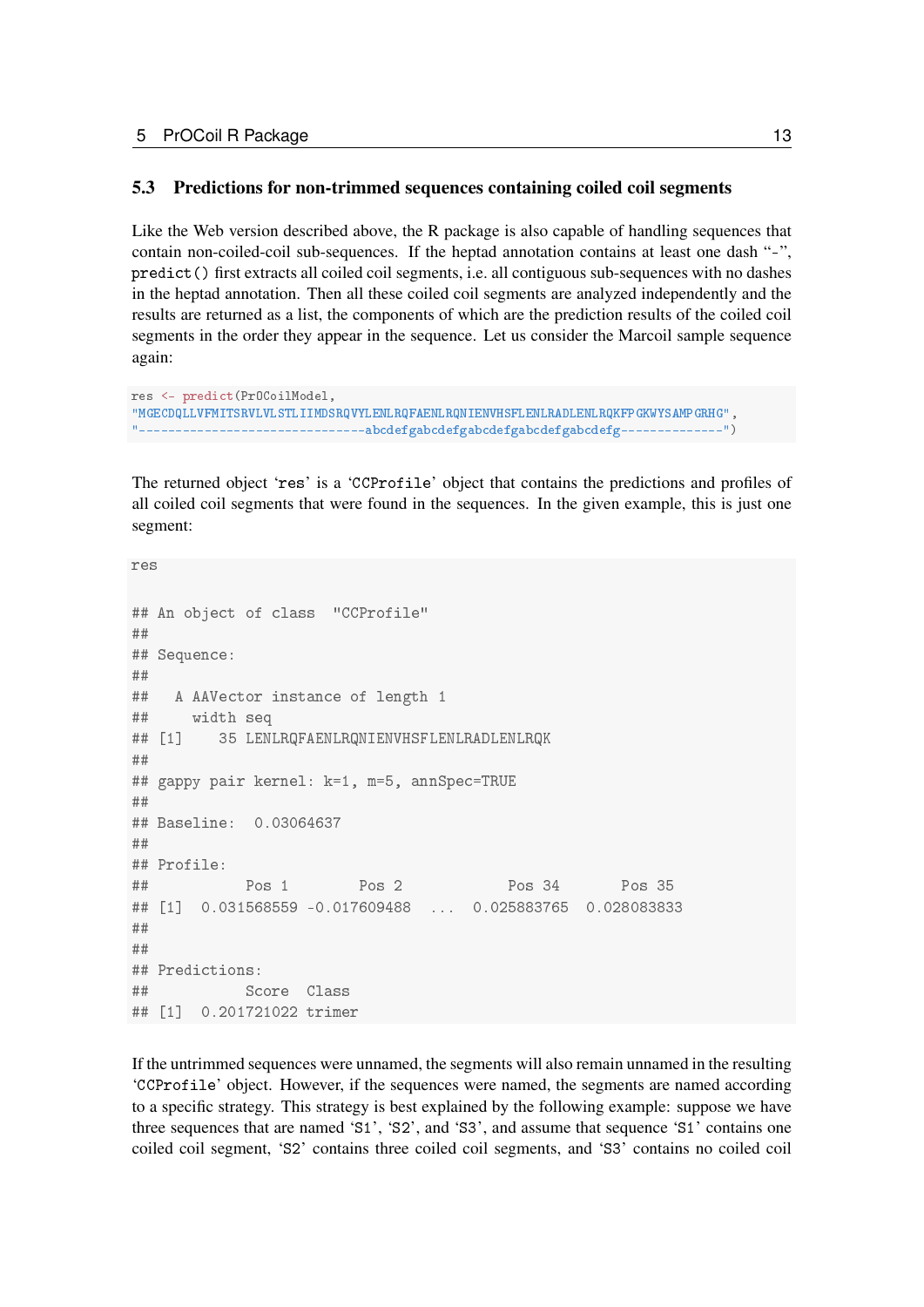segment. Then the resulting 'CCProfile' object will contain predictions and profiles of a total of four coiled coil segments whose names are 'S1.1', 'S2.1', 'S2.2', and 'S2.3'.

The prediction profile must be plotted for each coiled coil segment separately. This can be done by accessing the respective entry in the CCProfile object explicitly:

#### plot(res[1])



# <span id="page-13-0"></span>5.4 Comparative mutation analysis

The PrOCoil R package allows not only to consider input sequences completely independently of one another, but also allows for overlaying profiles of aligned coiled coil segments. This feature is useful, for example, for studying effects of different mutations. As an example, we consider multiple mutations of GCN4:

```
GCN4mSeq <- c("GCN4wt" ="MKQLEDKVEELLSKNYHLENEVARLKKLV",
             "GCN4_N16Y_L19T"="MKQLEDKVEELLSKYYHTENEVARLKKLV",
             "GCN4_E22R_K27E"="MKQLEDKVEELLSKNYHLENRVARLEKLV",
             "GCN4_V23K_K27E"="MKQLEDKVEELLSKNYHLENEKARLEKLV")
GCN4mReg <- rep("abcdefgabcdefgabcdefgabcdefga", 4)
GCN4mut <- predict(PrOCoilModel, GCN4mSeq, GCN4mReg)
GCN4mut
## An object of class "CCProfile"
##
## Sequences:
##
## A AAVector instance of length 4
## width seq names
```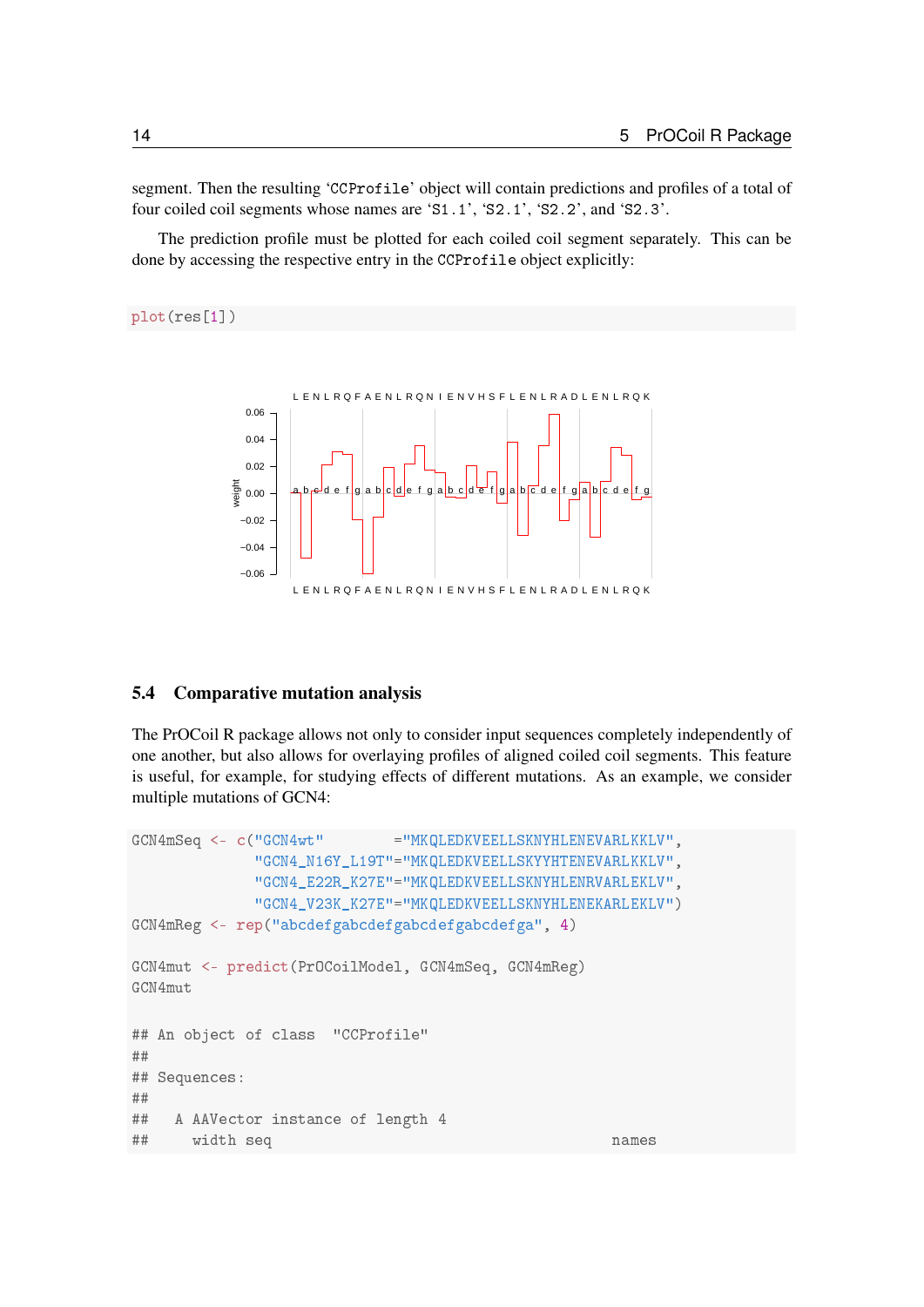```
## [1] 29 MKQLEDKVEELLSKNYHLENEVARLKKLV GCN4wt
## [2] 29 MKQLEDKVEELLSKYYHTENEVARLKKLV GCN4 N16Y L19T
## [3] 29 MKQLEDKVEELLSKNYHLENRVARLEKLV GCN4_E22R_K27E
## [4] 29 MKQLEDKVEELLSKNYHLENEKARLEKLV GCN4_V23K_K27E
##
## gappy pair kernel: k=1, m=5, annSpec=TRUE
##
## Baselines: 0.03698699 0.03698699 0.03698699 0.03698699
##
## Profiles:
## Pos 1 Pos 2 Pos 28 Pos 29
## GCN4wt 0.140762197 0.024184153 ... -0.023390414 0.095688066
## GCN4_N16Y_L19T 0.144175109 0.024770521 ... -0.023957537 0.098008113
## GCN4_E22R_K27E 0.137580719 0.023637548 ... -0.042715408 0.148626188
## GCN4_V23K_K27E 0.141592659 0.024326834 ... -0.047527521 0.152960221
##
##
## Predictions:
## Score Class
## GCN4wt -0.158713692 dimer
## GCN4_N16Y_L19T 0.420763995 trimer
## GCN4_E22R_K27E 0.623458294 trimer
## GCN4_V23K_K27E -0.500406810 dimer
```
The plot() function allows for plotting two profiles in one plot:

```
plot(GCN4mut[c(1, 2)])
```
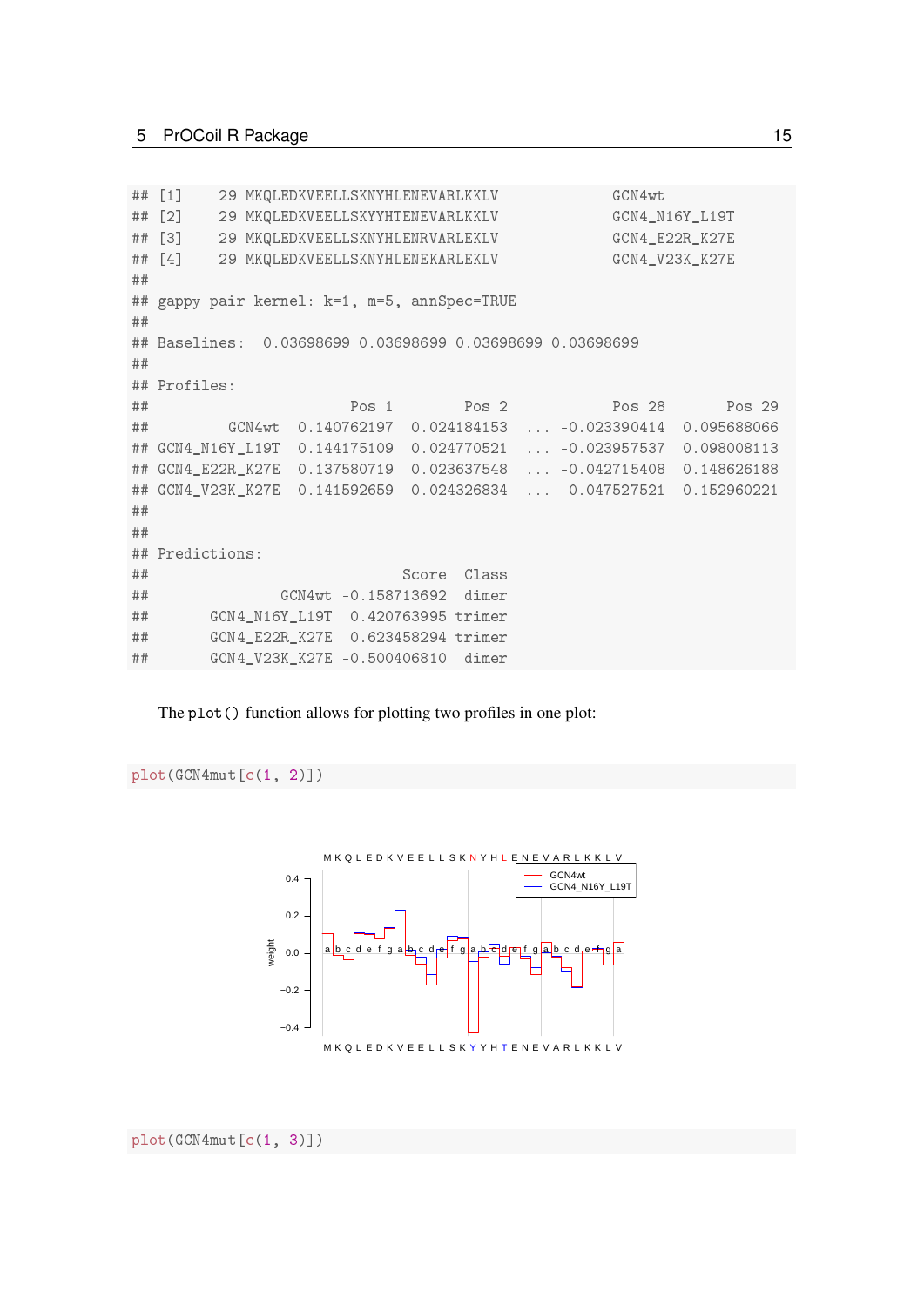

plot(GCN4mut[c(1, 4)])



By default, the first profile is plotted in red and the second profile is plotted in blue. The first sequence is shown above the graph and the second sequence is shown below the graph. Black letters correspond to residues that are the same in the two sequences, whereas mutations are highlighted in the corresponding colors. More information on how to customize plots is available in [5.5.4](#page-18-0) and the documentation available via ?plot.CCProfile.

**Note:** Profile overlays also work if the two sequences are not equally long and/or if their heptad annotations are not aligned to each other. However, this hardly makes sense, so the overlay of profiles is primarily made for showing profiles of aligned sequences with matching heptad registers.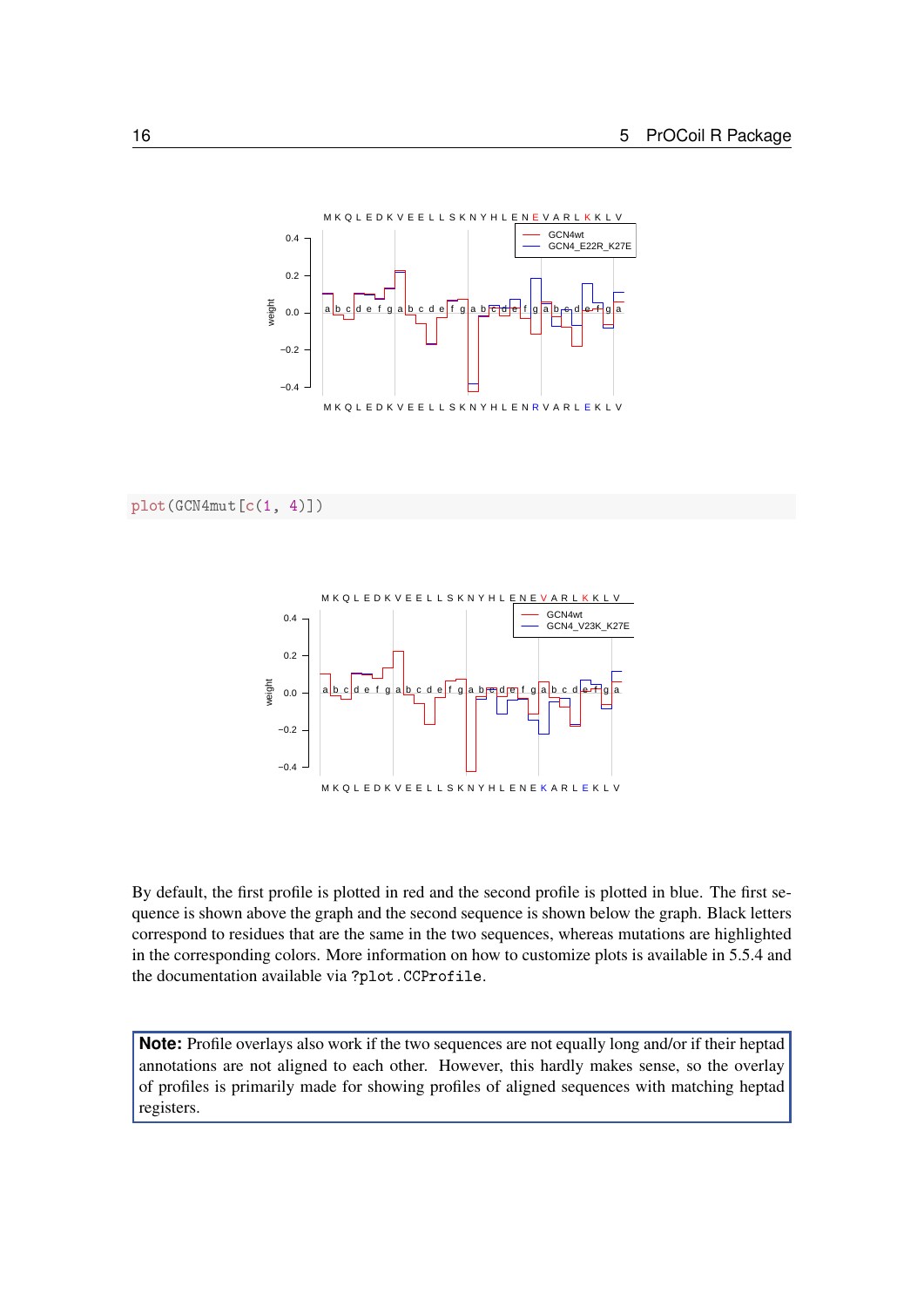## 5 PrOCoil R Package 17



For three or more sequences, the profiles can also be visualized as heatmaps:

In this view, profiles/sequences are even hierarchically clustered. The dendrogram is shown to the left of the heatmap. In the example above, obviously, the two trimers are clustered together as rows 1–2 and the two dimers are clustered together as rows 3–4. The note from above applies to heatmaps too: heatmaps make most sense for showing profiles of aligned sequences with matching heptad registers.

# <span id="page-16-0"></span>5.5 Miscellanea

# <span id="page-16-1"></span>5.5.1 Processing predicted coiled coil segments with the R package

The PrOCoil R package itself is not able to process Marcoil or PairCoil2 output. Users who want to process prediction results obtained from these programs are recommended to use the PrOCoil Web interface to convert Marcoil or PairCoil2 output (see Section [4\)](#page-6-0) into the correct input format that can be processed by the PrOCoil R package.

# <span id="page-16-2"></span>5.5.2 Heptad irregularities

Some coiled coils occurring in nature have heptad irregularities, e.g. incomplete heptads in which an 'a' position follows after a 'd' position. PrOCoil can also process heptad annotations with such irregularities. In the profile plots created by the PrOCoil Web interface, such irregularities can only be seen in the register labels in the middle of the plot. In the profile plots created by the PrOCoil R package, heptad irregularities are additionally visualized by a vertical red line between the two positions that do not conform to the usual regular pattern.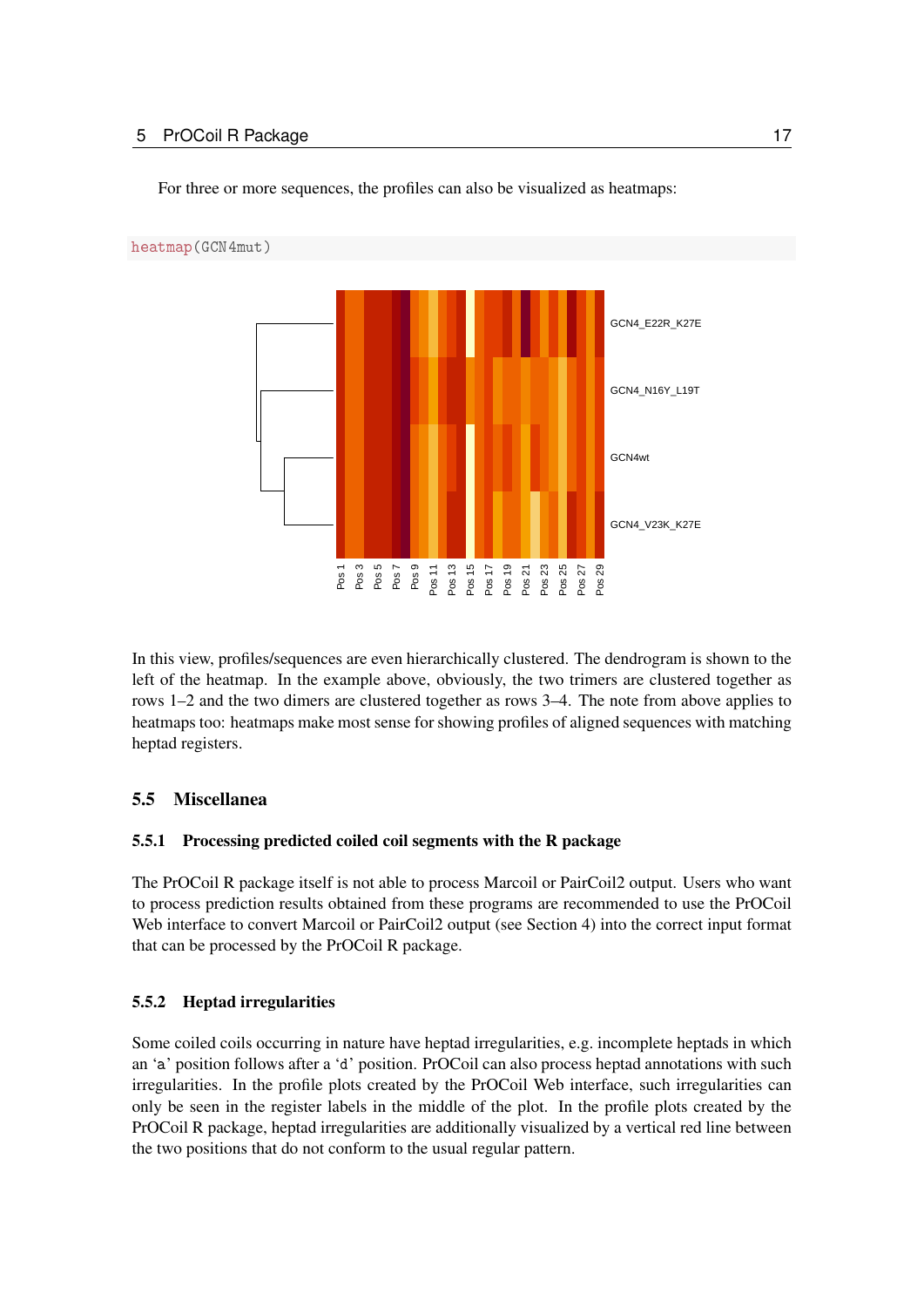```
plot(predict(PrOCoilModel,
             "LQDTLVRQERPIRKSIEDLRNTV",
             "defgabcdefgabcdabcdefga"))
```


# <span id="page-17-0"></span>5.5.3 Alternative models

Trimers occur less frequently than dimers. Correspondingly, there were more dimers and trimers in the data set used for training the default model 'PrOCoilModel'. Since this model was optimized for (standard) classification accuracy, it tends to concentrate on classifying the larger class dimers — properly. That is why the model performs better in terms of specificity/true negative rate (correctly classified dimers) than in terms of sensitivity/true positive rate (correctly classified trimers). In case one wants to attribute equal importance to sensitivity and specificity, we have trained a second model that is optimized for *balanced accuracy*, i.e., the average of sensitivity and specificity (see publication supplement of [\[12\]](#page-26-0)). This model can be used simply by calling predict() with 'PrOCoilModelBA' as first argument. Like the standard model 'PrOCoilModel', the alternative model 'PrOCoilModelBA' is automatically available once the PrOCoil R package has been loaded.

In case the user wants to define custom models or wishes to use previous versions of the prediction models, the functions readCCModel() and writeCCModel() can be used to read/write models from/to plain text files that can be viewed and also modified. In order to see how such a model file should be organized, the two models included in the PrOCoil R package are available for download at:

[http://www.bioinf.jku.at/software/procoil/PrOCoilModel\\_v2.CCModel](http://www.bioinf.jku.at/software/procoil/PrOCoilModel_v2.CCModel) [http://www.bioinf.jku.at/software/procoil/PrOCoilModelBA\\_v2.CCModel](http://www.bioinf.jku.at/software/procoil/PrOCoilModelBA_v2.CCModel)

It is also possible to read them directly using the readCCModel() function:

URL <- "http://www.bioinf.jku.at/software/procoil/PrOCoilModel\_v2.CCModel" myModel <- readCCModel(URL)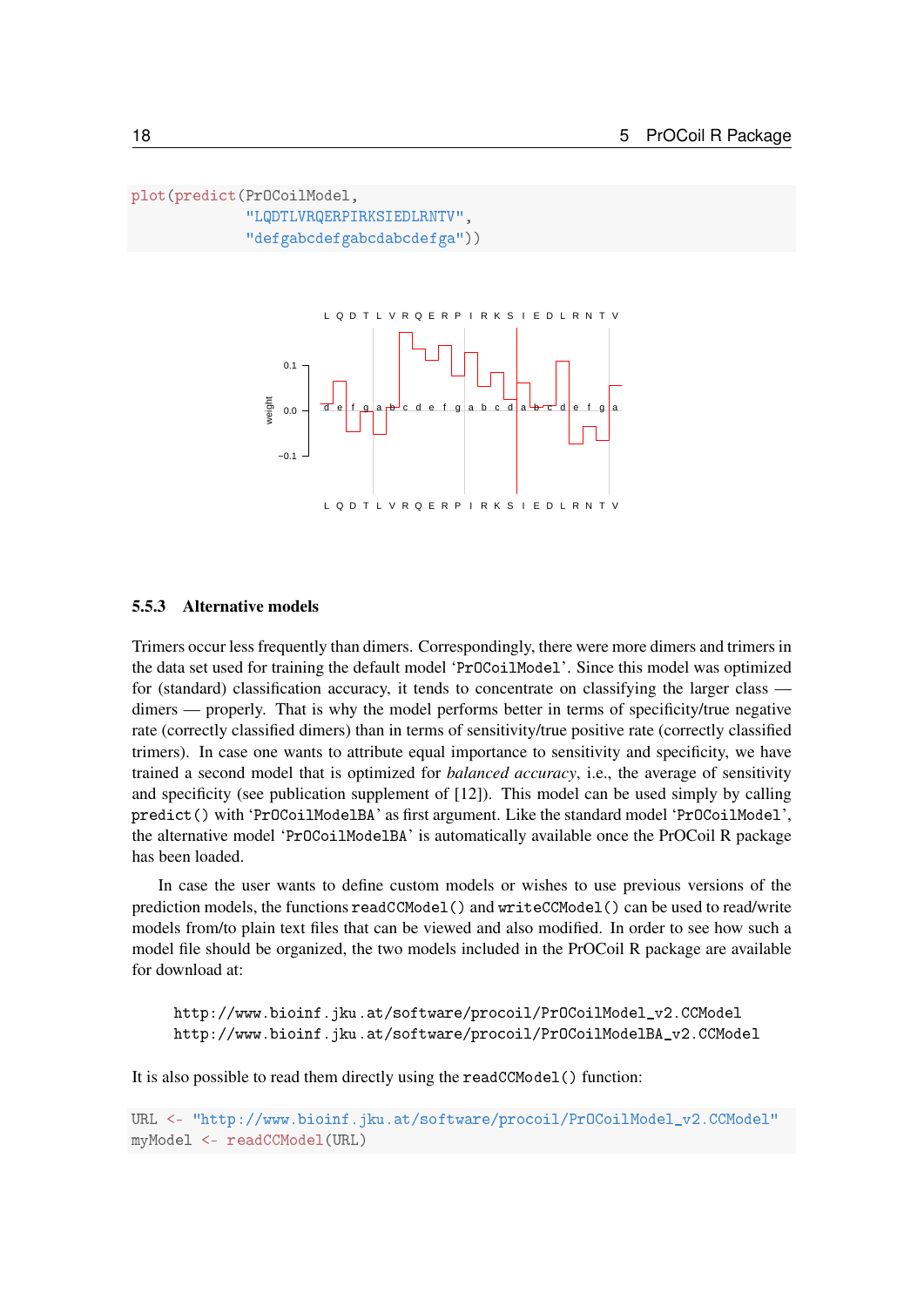The present version of the R package includes newer models than the ones reported in [\[12\]](#page-26-0) (which were used in PrOCoil versions before 2.0.0). However, for backward compatibility, these models can still be downloaded and used with the PrOCoil R package:

[http://www.bioinf.jku.at/software/procoil/PrOCoilModel\\_v1.CCModel](http://www.bioinf.jku.at/software/procoil/PrOCoilModel_v1.CCModel) [http://www.bioinf.jku.at/software/procoil/PrOCoilModelBA\\_v1.CCModel](http://www.bioinf.jku.at/software/procoil/PrOCoilModelBA_v1.CCModel)

#### <span id="page-18-0"></span>5.5.4 Customizing and saving plots

The PrOCoil R package provides several opportunities to customize plots. For more detailed documentation, see ?plot.CCProfile. We simply provide an example here that uses legends, shading, custom coloring of profiles, and a plot header:

```
plot(GCN4mut[c(1, 2)], legend=c("wild type", "mutant N16Y,L19T"),
     col=c(rgb(0.7, 0, 0), rgb(0, 0, 0.8)), main="GCN4 Mutation Analysis",
     shades=c(rgb(0.77, 0.85, 0.95), rgb(0.99, 0.84, 0.71)))
```


R graphics have a fixed size and aspect ratio by default. That is why PrOCoil prediction profiles appear quite stretched for shorter and constricted for longer sequences. When exporting profile plots to graphics files, we therefore recommend to adjust the graphics dimensions in order to achieve a consistent and optically pleasing apperance:

- Use a fixed value for the *height* of the graphics device; we recommend a value between 5" and 7" for vector formats (PDF and (encapsulated) PostScript) and a few hundred pixels for bitmap image formats (BMP, JPEG, TIFF, PNG).
- Scale the *width* according to the length of the sequence; we recommend 1/24 of the graphic's height per residue as a rule of thumb.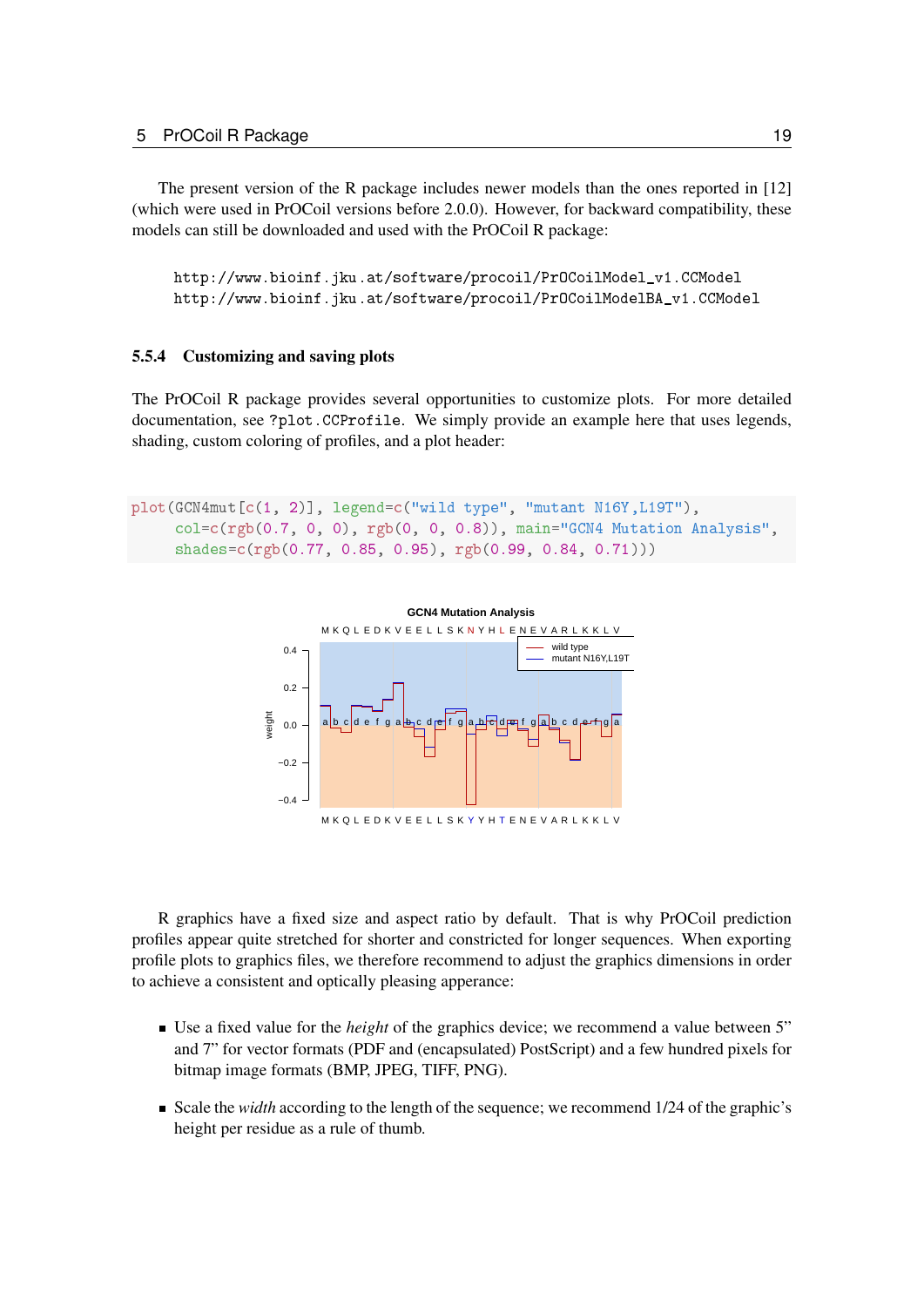#### Examples:

```
pdf(file="GCN4wt.pdf", height=6,
    width=max(nchar(sequences(GCN4wt))) * 6 / 24plot(GCN4wt)
dev.off()
bmp(file="GCN4wt.bmp", height=480,
    width=max(nchar(sequences(GCN4wt))) * 480 / 24)
plot(GCN4wt)
dev.off()
```
#### <span id="page-19-0"></span>5.5.5 Alternative ways of supplying heptad registers to predict()

As mentioned briefly in Subsection [5.2,](#page-10-2) the predict() function requires a string that contains the heptad register annotation of the sequence to be classified. Normally, this string is passed as the third argument 'reg'. However, the following alternatives exist as well:

If the second argument 'seq' is a character vector, the heptad register can also be supplied via the attribute 'reg':

```
GCN4wtSeq1 <- "MKQLEDKVEELLSKNYHLENEVARLKKLV"
attr(GCN4wtSeq1, "reg") <- "abcdefgabcdefgabcdefgabcdefga"
res <- predict(PrOCoilModel, GCN4wtSeq1)
```
If the second argument 'seq' is a single amino acid sequence given as an 'AAString' object, the heptad register can be specified via a metadata component 'reg':

```
GCN4wtSeq2 <- AAString("MKQLEDKVEELLSKNYHLENEVARLKKLV")
metadata(GCN4wtSeq2)$reg <- "abcdefgabcdefgabcdefgabcdefga"
res <- predict(PrOCoilModel, GCN4wtSeq2)
```
If the second argument 'seq' is a set of amino acid sequences given as an 'AAStringSet' or 'AAVector' object, the heptad registers can be specified via a metadata component 'reg' as above or via the annotation metadata:

```
GCN4mSeq2 <- AAStringSet(GCN4mSeq)
annotationMetadata(GCN4mSeq2, annCharset="abcdefg") <- GCN4mReg
res <- predict(PrOCoilModel, GCN4mSeq2)
```
In any case, the 'reg' argument has priority over all other ways of specifying the heptad annotation. In other words, if 'reg' is specified and 'seq' contains heptad annotations in one of the ways described above, the 'reg' argument has priority and the heptad annotation in 'seq' is ignored. If no heptad register is found in any of the places mentioned above, predict() quits with an error message.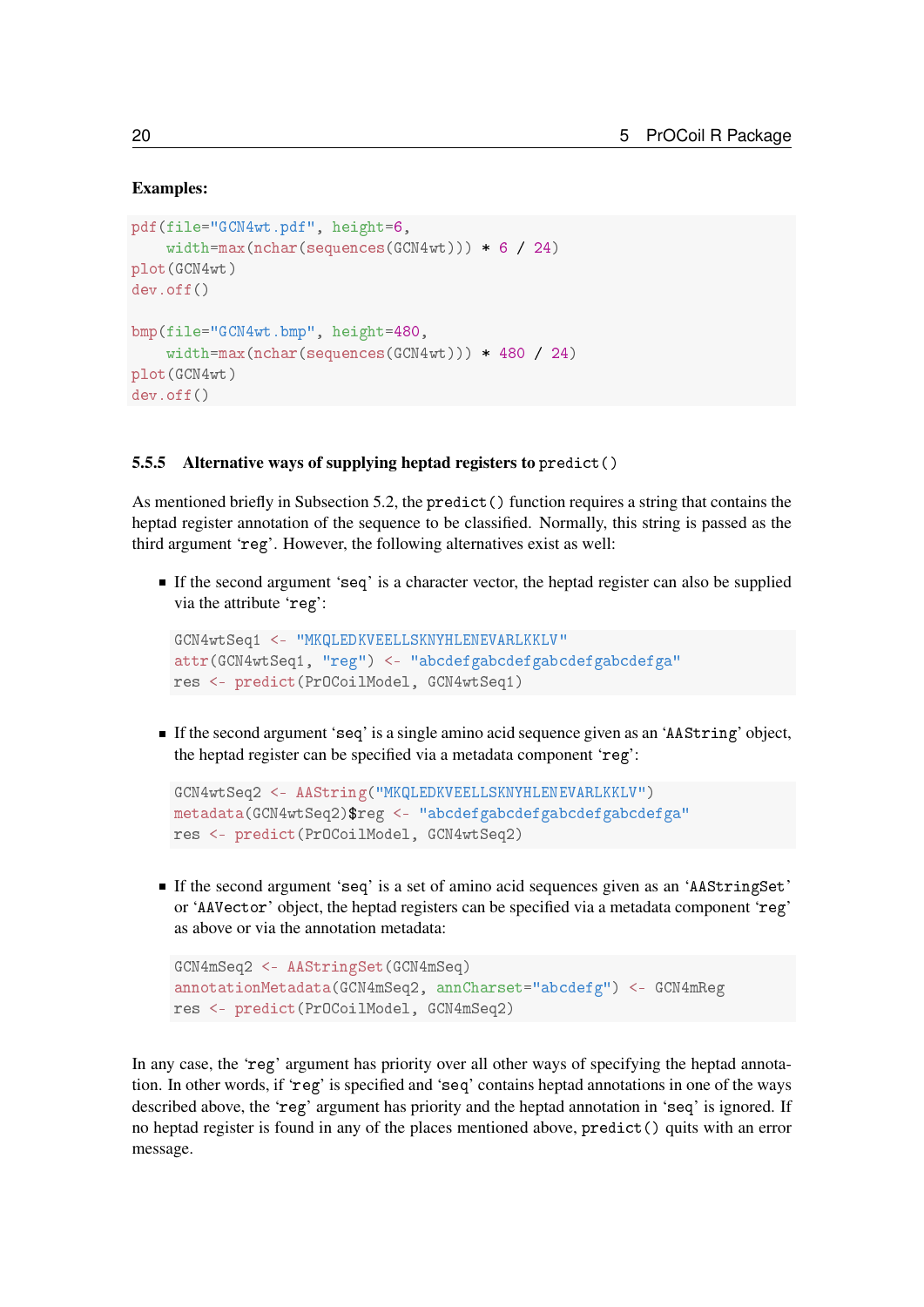### <span id="page-20-0"></span>5.6 Upgrading from a version prior to 2.0.0

Version 2.0.0 of the PrOCoil R package has not only brought improved prediction models (see [6.2\)](#page-21-0), but also several changes to the functionality of the package. While the basic functionality of the predict() function and the plot() function remained unchanged, users who upgrade from versions prior to 2.0.0 should take the following caveats into account:

- 1. The classes 'CCModel' and 'CCProfile' have changed signficantly internally. Objects saved with versions prior to 2.0.0 cannot be used with version 2.0.0 or newer.
- 2. Calling predict() for a sequence that contains multiple coiled coil segments no longer results in a list of 'CCProfile' objects, but will result in a single 'CCProfile' object that contains the predictions for all segments. 'CCProfile' objects are now subsettable to extract a subset of predictions/profiles.
- 3. The plot() method with signature ('CCProfile', 'CCProfile') is no longer available for plotting two prediction profiles together. Instead, the user has to call predict() for a sequence object that contains two or more sequences. Consequently, all predictions are returned in a single 'CCProfile' object (see [5.4](#page-13-0) for examples).
- 4. The argument 'legend.pos' of the plot() method has been renamed to 'legendPos' for the sake of compatibility with the KeBABS package. The argument 'rng' is no longer available.
- 5. The readCCModel() function expects patterns in a slightly different format now: instead of patterns that only refer to the heptad position of the first amino acid of the pattern (e.g. 'N..La'), readCCModel() now expects the patterns to specify also the heptad position of the second amino acid in the pattern (e.g. 'N..La..d'; see also [6.1\)](#page-20-2).

# <span id="page-20-1"></span>6 More Details About PrOCoil

#### <span id="page-20-2"></span>6.1 How the prediction works

PrOCoil's classification models are based on support vector machines [\[5,](#page-25-3) [6,](#page-26-4) [14,](#page-26-5) [16\]](#page-26-6) with a kernel designed specifically for coiled coil classification:

$$
k(x,y) = \sum_{p \in P} N(p,x) \cdot N(p,y)
$$

In this formula, x and y are the two input sequences that are to be compared,  $P$  is a set of coiled coil-specific patterns, and  $N(p, x)$  is the number of occurrences of pattern p in sequence x.

PrOCoil uses the following set of patterns P: pairs of amino acids at fixed heptad positions with no more than a maximum number  $m$  of residues in between. Internally, these patterns are represented as strings with an amino acid letter on the first position, then a certain number of wildcards (between 0 and  $m$  as noted above), then the second amino acid letter, and finally an aligned sequence starting and ending with a letter 'a'-'g' denoting the heptad register position of the first and the last amino acid, e.g. "N..La..d". This pattern matches a coiled coil sequence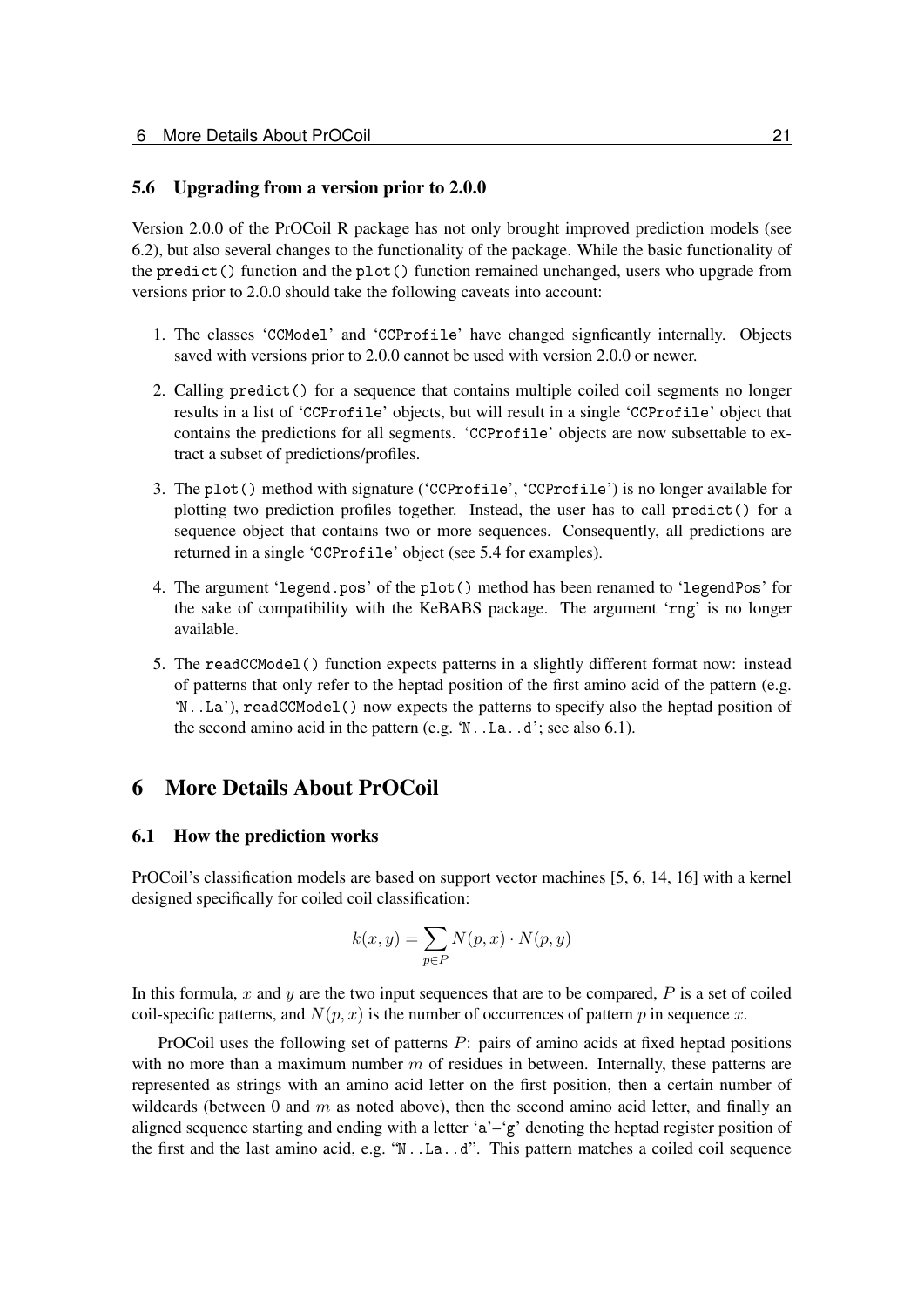if the sequence has an 'N' (Asparagine) at an 'a' position and an 'L' (Leucine) at the next 'd' position. For instance, the GCN4 wild type has one occurrence of this pattern:

```
MKQLEDKVEELLSKNYHLENEVARLKKLV
abcdefgabcdefgabcdefgabcdefga
             N..L
              a d
```
So, obviously, PrOCoil considers pair interactions of amino acids at given heptad positions which are no more than  $m$  positions apart. The kernel described above resembles the spatial sample kernel [\[11\]](#page-26-7) (however, with a heptad-specific property) and the kernel described in [\[9\]](#page-26-8) (however, considering interactions within one sequence and not restricting to a particular subset of interactions).

The two models included in PrOCoil further employ kernel normalization [\[17\]](#page-26-9) to correct for different sequence lengths. This means that the support vector machines have been trained with the kernel

$$
k'(x, y) = \frac{k(x, y)}{\sqrt{k(x, x) \cdot k(y, y)}},
$$

where k(., .) is the *coiled coil kernel* described above.

Using an explicit representation of the feature mapping underlying the kernel, the support vector machines have been transformed into linear classifiers on sequence features (cf. [\[4\]](#page-25-4) for details). Thus, PrOCoil's prediction models consist of weights for specific sequence features (i.e. *patterns*) and a constant offset  $b$ . Let us assume that  $x$  denotes a new coiled coil sequence. Without kernel normalization, the discriminant function value of the new sequence  $x$  is given as

$$
f(x) = b + \sum_{p \in P} N(p, x) \cdot w(p),
$$

where b is the constant offset of the support vector machine and  $w(p)$  is the weight of pattern p.

If kernel normalization is employed, the following, slightly more complicated, representation is obtained:

$$
f(x) = b + \left(\sum_{p \in P} N(p, x) \cdot w(p)\right) / \underbrace{\sqrt{\sum_{p \in P} N(p, x)^2}}_{=R(x)}
$$

Obviously,  $R(x)$  is the value that corrects for the sequence length. The longer the sequence, the larger  $R(x)$ .

#### <span id="page-21-0"></span>6.2 PrOCoil's built-in models

As already mentioned above, PrOCoil provides a default model that is optimized for classification accuracy (object 'PrOCoilModel' in the PrOCoil R package) and an alternative model that is optimized for balanced accuracy (object 'PrOCoilModelBA'). Both models have been trained on the same training set which consisted of verified coiled coils from the RCSB Protein Data Bank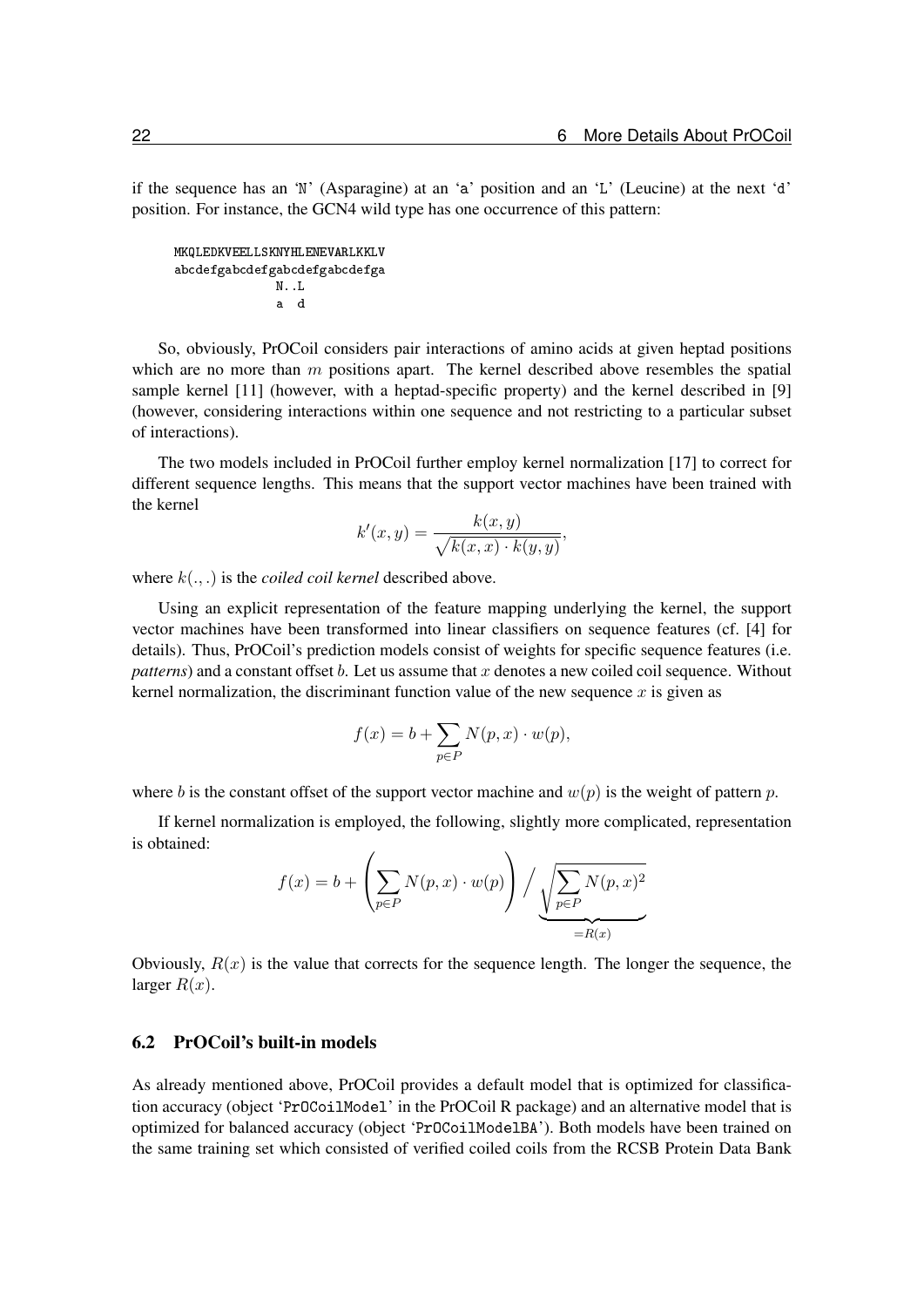$(PDB)^5$  $(PDB)^5$  [\[3\]](#page-25-5) enriched by putatively similar sequences that were obtained by BLAST [\[1\]](#page-25-6) in conjunction with Marcoil [\[7\]](#page-26-2). The default model was created with the KeBABS package [\[15\]](#page-26-10) using the coiled coil kernel mentioned above (in the lingo of the KeBABS package called *annotationspecific gappy pair kernel*) and the frontend to LibLineaR package, which provides an R interface to LIBLINEAR [\[8\]](#page-26-11). The current models (since Version 2.0.0) use the normalized coiled coil kernel with  $m = 5$  and a penalty parameter of  $C = 2$ . The alternative modes was created with PSVM [\[10\]](#page-26-12) using the normalized coiled coil kernel with  $m = 8$ , class balancing, and regularization parameters  $C = 8$  and  $\varepsilon = 0.8$ .

In the PrOCoil R package, all parameters describing a model are stored in the corresponding 'CCModel' object:

```
PrOCoilModel
## An object of class "CCModel"
##
## Model parameters:
## coiled coil kernel with m=5 and kernel normalization
## offset b= -1.073
##
## Feature weights:
## 1.6363 ... L...Vd...a
## 1.5382 ... R....Eg....e
## 1.2903 ... R.Ec.e
## 1.2284 ... E..Ve..a
## 1.2040 ... I...Id...a
## ... ... ... ...
## -1.1330 ... K..La..d
## -1.2192 ... E.Ec.e
## -1.2290 ... L..Ld..g
## -1.4273 ... L...Nd...a
## -1.7811 ... N..La..d
weights(PrOCoilModel)["N..La..d"]
## N..La..d
## -1.781079
PrOCoilModelBA
## An object of class "CCModel"
##
## Model parameters:
## coiled coil kernel with m=8 and kernel normalization
```
<span id="page-22-0"></span> $^{5}$ <http://www.rcsb.org/>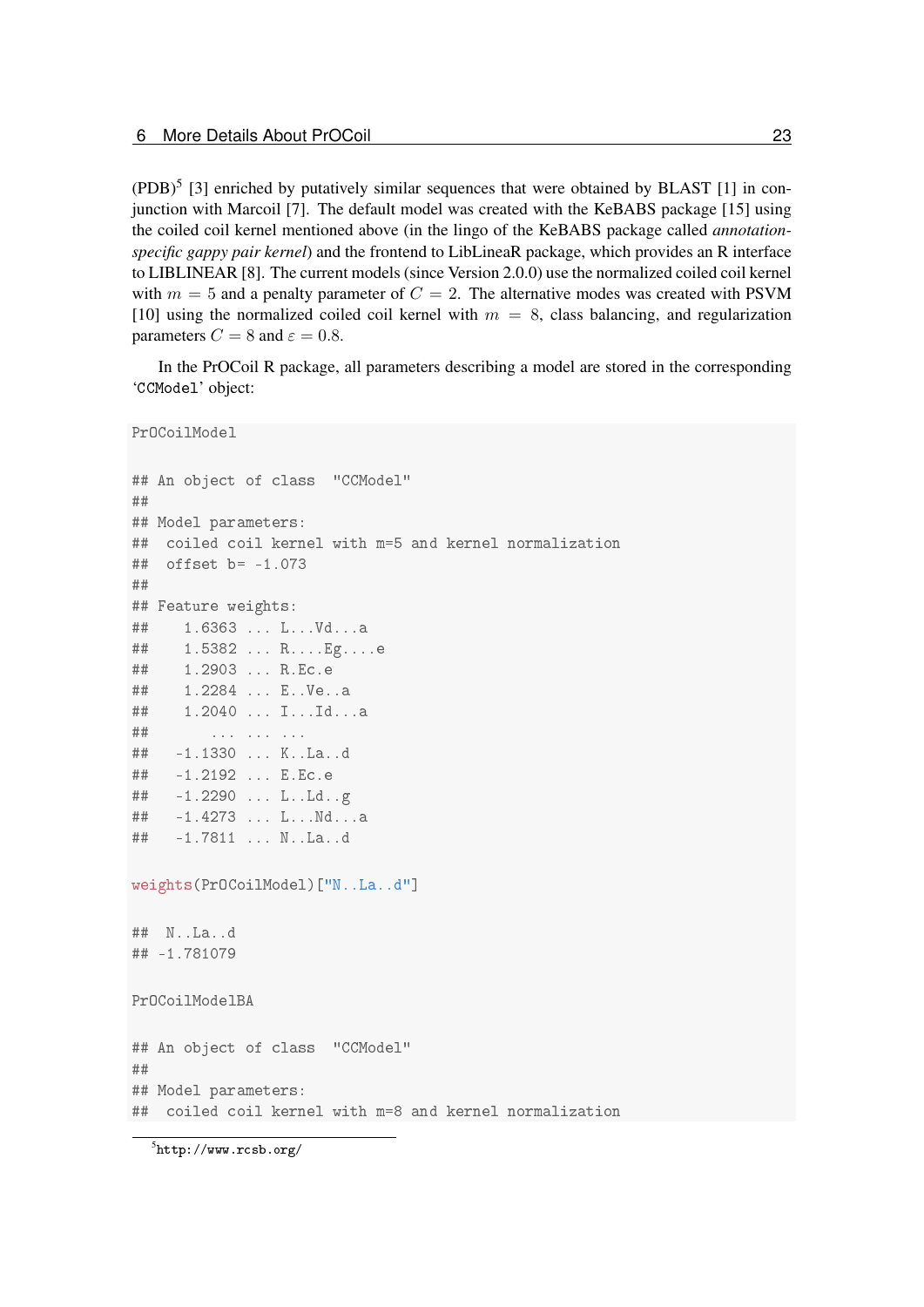```
## offset b= -2.696
##
## Feature weights:
## 8.8966 ... L...Vd...a
## 5.7107 ... E..Ie..a
## 5.6860 ... I...Id...a
## 5.5755 ... R....Eg....e
## 5.4611 ... L..La..d
## ... ... ... ...
## -3.7145 ... A.Lb.d
## -3.7442 ... K........Lb........d
## -3.7636 ... N..La..d
## -3.8979 ... E....Lc....a
## -4.6041 ... L...Id...a
weights(PrOCoilModelBA)["N..La..d"]
```
## N..La..d ## -3.763633

In both models, the pattern weights are sorted decreasingly, i.e., from most trimeric to most dimeric. Thus, the user also has easy access to the most indicative patterns. Here we provide an example how to extract the 25 most trimeric (i.e. the first 25 patterns in the list) and the 25 most dimeric patterns (i.e. the last 25 patterns in the list) from the PrOCoilmodel:

```
noP <- length(weights(PrOCoilModel))
names(weights(PrOCoilModel))[1:25]
## [1] "L...Vd...a" "R....Eg....e" "R.Ec.e" "E..Ve..a"
## [5] "I...Id...a" "D.Vf.a" "M...Id...a" "E.Ke.g"
## [9] "R..Ag..c" "I...Na...e" "A.Ib.d" "E...Ig...d"
## [13] "R....Ic....a" "N...Id...a" "IKde" "SQbc"
## [17] "M..Ed..g" "I..Ia..d" "S..Qf..b" "K..Qg..c"
## [21] "K..Kf..b" "K...Ae...b" "L....Ra....f" "RQcd"
## [25] "E.Ig.b"
names(weights(PrOCoilModel))[noP:(noP - 24)]
## [1] "N..La..d" "L...Nd...a" "L..Ld..g" "E.Ec.e"
## [5] "K..La..d" "A.Lb.d" "L...Rd...a" "L...Id...a"
## [9] "A...Ef...c" "K.If.a" "N.....Ea.....g" "RLcd"
## [13] "I...La...e" "LKab" "L...Kd...a" "E...Lg...d"
## [17] "NYab" "A...Eb...f" "E..Kf..b" "QLfg"
## [21] "E.Lf.a" "VKab" "Q...Ec...g" "Q.Ee.g"
## [25] "L....Yd....b"
```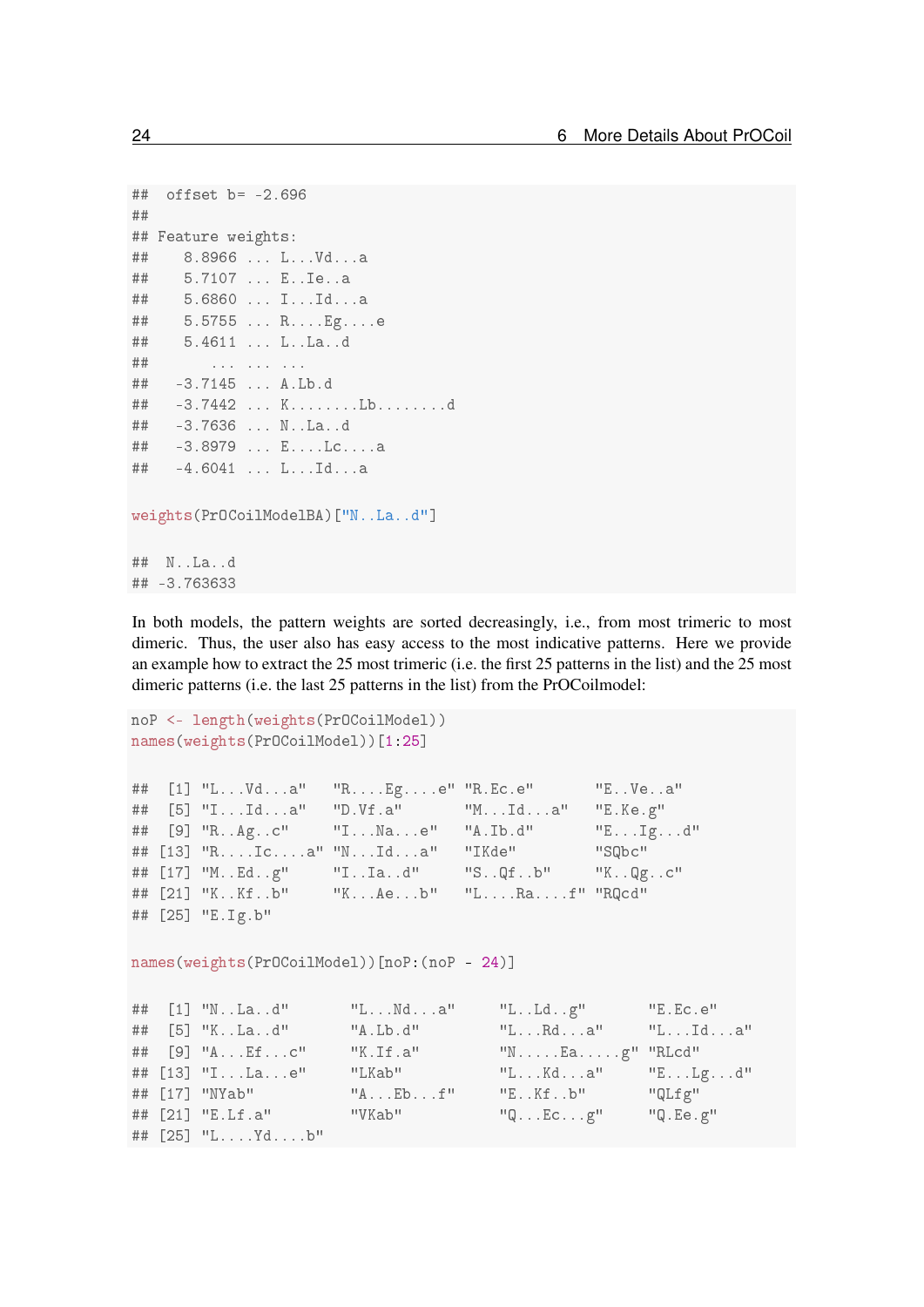#### <span id="page-24-0"></span>6.3 How prediction profiles are obtained

Regardless of whether kernel normalization is employed or not, the essential component of the discriminant function is the sum

$$
\sum_{p \in P} N(p,x) \cdot w(p).
$$

It is obvious that every match of a pattern p contributes  $w(p)$  to the sum. In order to find out the extent to which each residue contributes to the final classification, we can rewrite the sum as

<span id="page-24-2"></span>
$$
\sum_{p \in P} N(p, x) \cdot w(p) = \sum_{i=1}^{L} c_i(x),
$$
 (1)

where L is the length of the sequence x and  $c_i(x)$  is the contribution of the i-th residue of x. The contribution  $c_i(x)$  can simply be computed as half the sum of weights of patterns matching the *i*-th residue.<sup>[6](#page-24-1)</sup> The weights  $c_i(x)$  (or  $c_i(x)/R(x)$  in case kernel normalization is employed) can be understood as a profile that can be plot over the sequence. We have already introduced these values as *prediction profiles* above. In order to have a unified terminology, let us denote the prediction profiles as

> $s_i(x) = \begin{cases} c_i(x)/R(x) & \text{if Kernel normalization is employed,} \\ c_i(x) & \text{otherwise.} \end{cases}$  $c_i(x)$  otherwise.

A positive values  $s_i(x)$  indicates that the *i*-th residue is participating more strongly in patterns that are indicative for trimers. A negative values  $s_i(x)$  indicates that the *i*-th residue is participating more strongly in patterns that are indicative for dimers. A value  $s_i(x)$  or zero or close to zero either means that the i-th residue is not participating in any indicative patterns or that it participates in dimer and trimer patterns the contributions of which compensate/cancel each other.

PrOCoil computes prediction profiles each time it computes a prediction. It is clear that we can recover the discriminant value  $f(x)$  as follows:

$$
f(x) = b + \sum_{i=1}^{L} s_i(x)
$$

If  $b \neq 0$ , which is the normal case, the values  $s_i(x)$  do not provide enough information to infer the final classification from the prediction profile. In order to facilitate a more sensible analysis, let us reformulate the above equality as

$$
f(x) = \sum_{i=1}^{L} (s_i(x) + \frac{b}{L}) = \sum_{i=1}^{L} (s_i(x) - (-\frac{b}{L})).
$$

Hence, if we plot the profile values  $s_i(x)$  along with a horizontal line at  $-\frac{b}{l}$  $\frac{b}{L}$ , we can recover the discriminant value  $f(x)$  as the difference of the area above the  $-\frac{b}{L}$  minus the area below  $-\frac{b}{L}$  $\frac{b}{L}$ . The value  $-\frac{b}{l}$  $\frac{b}{L}$  exactly corresponds to the "base line" mentioned above.

<span id="page-24-1"></span><sup>&</sup>lt;sup>6</sup>As all patterns match two distinct residues, each weight must be split to the two residues in order to ensure that the equality [\(1\)](#page-24-2) holds.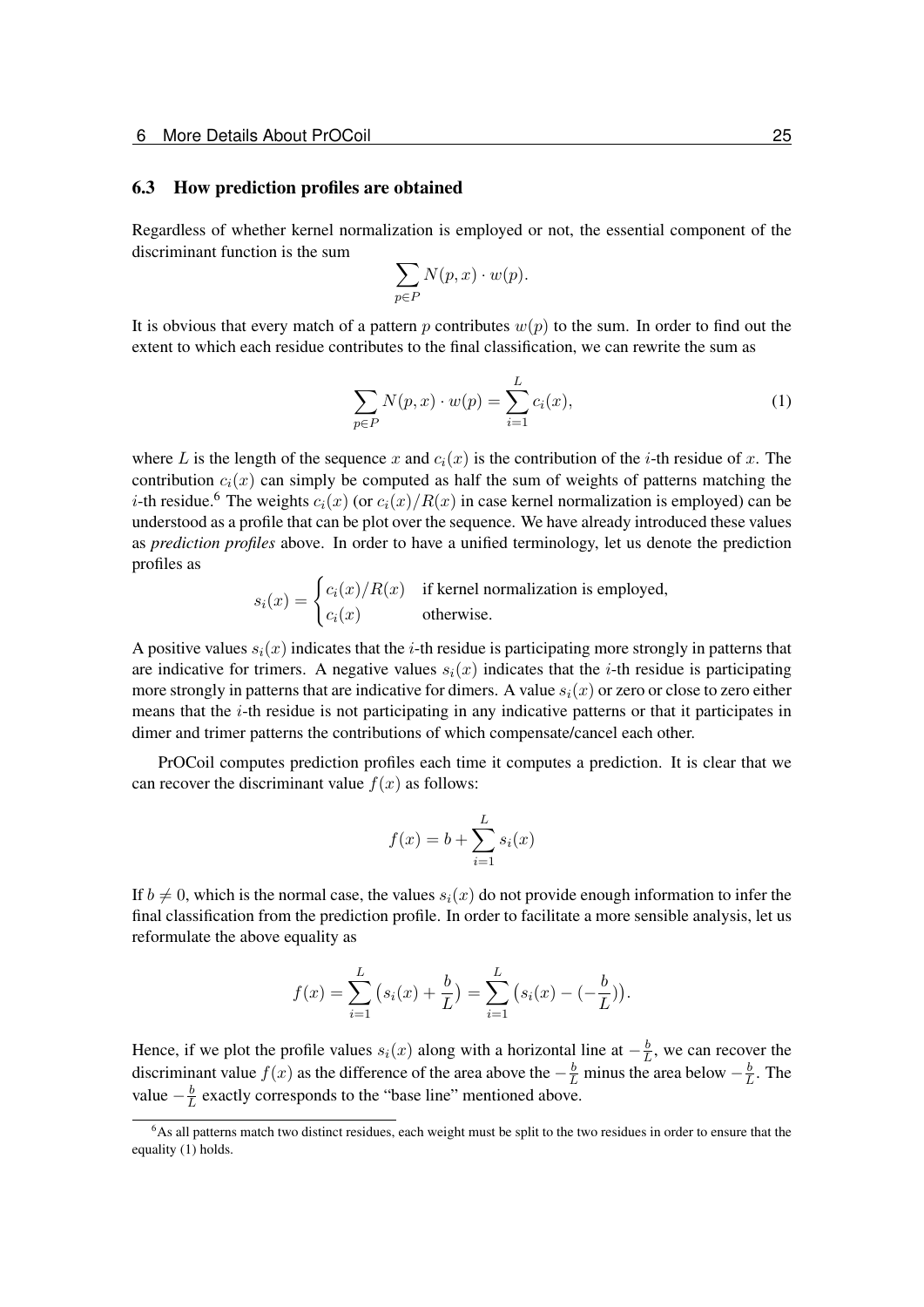# <span id="page-25-0"></span>7 Acknowledgments

Several colleagues have contributed to PrOCoil and its implementation: Carsten C. Mahrenholz, Ingrid G. Abfalter, Rudolf Volkmer, and Sepp Hochreiter, who are also the co-authors of the first PrOCoil paper [\[12\]](#page-26-0), have contributed to the inception and success of PrOCoil with their biochemical knowledge, machine learning expertise, and by putting together the first coiled data set that was published along with [\[12\]](#page-26-0) and used for training he original PrOCoil models.

The data set underlying the PrOCoil 2.0.0 models was created by Annette Jacyszyn who also performed the hyperparameter selection and training of the new models.

Last but definitely not least, the new version of the package would have been completely impossible without Johannes Palme's amazing KeBABS package.

# <span id="page-25-1"></span>8 How to Cite PrOCoil

If you use PrOCoil for research that is published later, you are kindly asked to cite it as follows:

C. C. Mahrenholz, I. G. Abfalter, U. Bodenhofer, R. Volkmer, and S. Hochreiter. Complex networks govern coiled coil oligomerization — predicting and profiling by means of a machine learning approach. *Mol. Cell. Proteomics* 10(5), 2011. DOI: [10.1074/mcp.M110.004994](http://dx.doi.org/10.1074/mcp.M110.004994)

To obtain this reference in BibTEX format, you can enter the following into your R session:

toBibtex(citation("procoil"))

# References

- <span id="page-25-6"></span>[1] S. F. Altschul, W. Gish, W. Miller, E. W. Myers, and D. J. Lipman. Basic local alignment search tool. *J. Mol. Biol.*, 215:403–410, 1990.
- <span id="page-25-2"></span>[2] B. Berger, D. B. Wilson, E. Wolf, T. Tonchev, M. Milla, and P. S. Kim. Predicting coiled coils by use of pairwise residue correlations. *Proc. Natl. Acad. Sci. USA*, 92:8259–8263, 1995.
- <span id="page-25-5"></span>[3] H. M. Berman, J. Westbrook, Z. Feng, G. Gilliland, T. N. Bhat, H. Weissig, I. N. Shindyalov, and P. E. Bourne. The Protein Data Bank. *Nucleic Acids Res.*, 28(1):235–242, 2000.
- <span id="page-25-4"></span>[4] U. Bodenhofer, K. Schwarzbauer, M. Ionescu, and S. Hochreiter. Modeling position specificity in sequence kernels by fuzzy equivalence relations. In J. P. Carvalho, D. Dubois, U. Kaymak, and J. M. C. Sousa, editors, *Proc. Joint 13th IFSA World Congress and 6th EUSFLAT Conference*, pages 1376–1381, Lisbon, July 2009.
- <span id="page-25-3"></span>[5] C. J. M. Burges. A tutorial on support vector machines for pattern recognition. *Data Min. Knowl. Discov.*, 2:121–167, 1998.